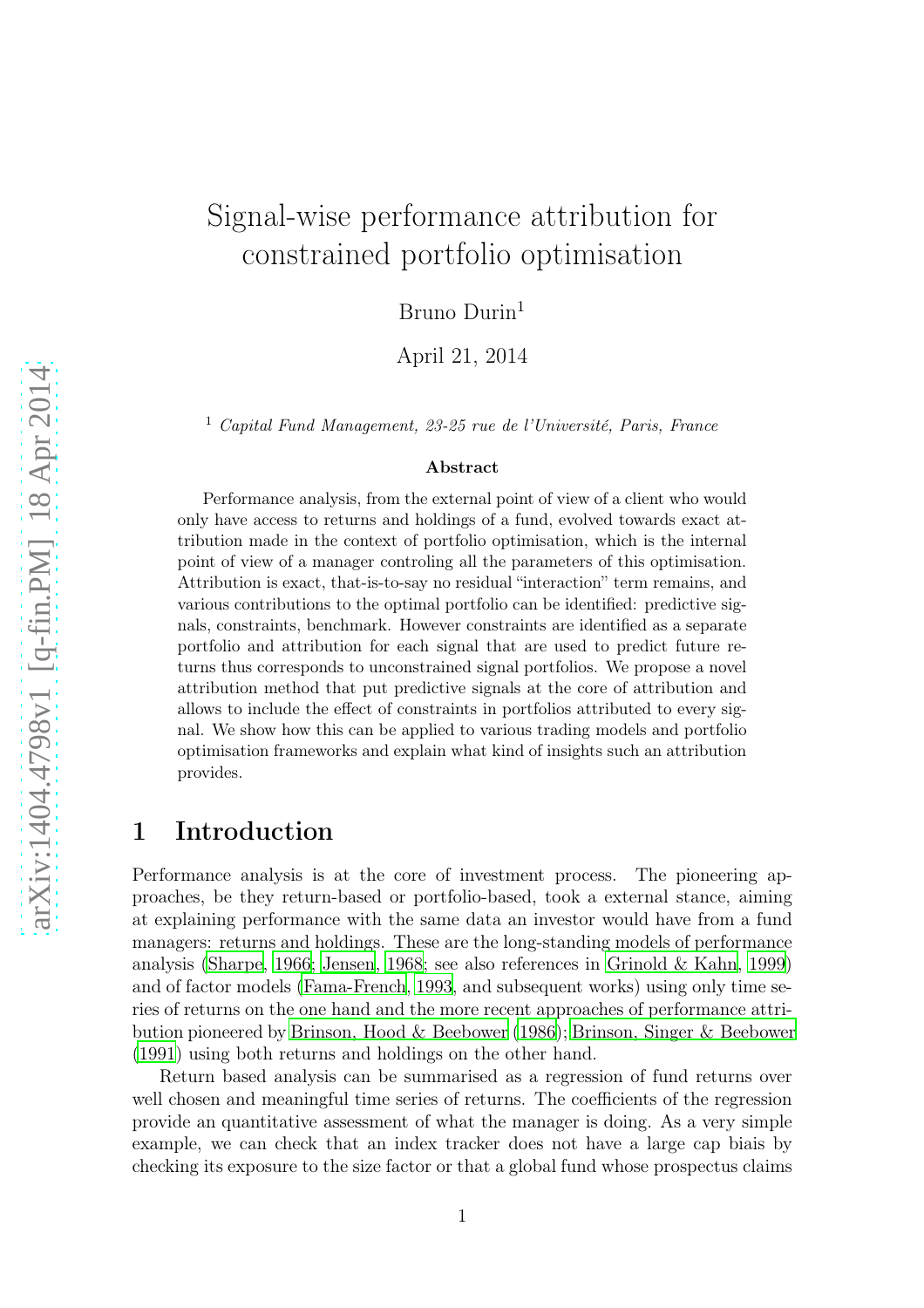balanced exposures to developed markets does not show any oversized exposure to, say, US markets.

Holding based analysis in principle allows for a finer understanding of what the manager is doing. The Brinson et al. model decomposes the active return<sup>[1](#page-1-0)</sup> along categories that originally were sectors into three components: the allocation part, which corresponds to a strategy that trades benchmark sectors as a whole, the selection part, which corresponds to stock weighting inside a given sector and an interaction part, which simply is the unexplained part. This methodology can be extended to several layers of decision making acording to various caterogies as can be examplified by industry implementation such as Morningstar's one [\(Morningstar,](#page-21-6) [2011,](#page-21-6) [2013\)](#page-21-7). However as it is difficult to extend to several categories, a more general framework for performance attribution may be prefered: we regress over portfolio characteristics that can be anything relevant for the analysis, predictive signals as in [\(Grinold](#page-21-8), [2006](#page-21-8)), various factor scores<sup>[2](#page-1-1)</sup>. In (Grinold, [2006\)](#page-21-8) these characteristics are translated into portfolios, which allows to express the results in term of risks, correlations and (co-)variances. As it has been noted that Brinson model can be seen as a regression [\(Lu & Kane](#page-21-9), [2013\)](#page-21-9), we shall consider the various holding-based analyses as regressions.

At this point, whatever the level of details we perform our analysis, we are basically doing regression, which has a major drawback: the residual unexplained part can be large. Furthermore, adding many factors to reduce it can lead to insample biais and reduce the explanatory power of the analysis. As shown in the example given in [\(Grinold, 2006\)](#page-21-8), a portfolio built from three signals, a fast one, an intermediate one and a slow one, while taking into account transaction costs, can be explained with a  $R^2$  of 87%. Of course in this case the residual variance is small enough for the analysis to be valuable: it is clear that the portfolio overweight intermediaire and slow signal with respect to the ideal, no-cost portfolio, indeed to reduce costs. But in the general case the unexplained part can be so large that it is barely possible to conclude anything. Namely this is the case when constraints are imposed on the portfolio.

By taking an internal point of view, which means by assuming that not only we have access to returns and holdings of the fund but also to the optimisation procedure used to build the portfolio, we can tackle this problem. In their seminal paper [\(Grinold & Easton](#page-21-10), [1998\)](#page-21-10) the authors exactly decompose the performance of a portfolio obtained by constrained mean-variance optimisation into a benchmark part, a signal part and a constraint part. As we shall rephrase it later, the core of the method consists in splitting the optimality equation (KKT<sup>[3](#page-1-2)</sup> condition) into the corresponding terms that can be expressed as what is called in the article *characteristics portfolios*. Subsequent works [\(Grinold, 2005;](#page-21-11) [Scherer & Xu](#page-21-12), [2007;](#page-21-12) [Stubbs & Vandenbussche, 2008](#page-21-13); [Bender, Lee & Stefek, 2009](#page-21-14)) suggested variations and improvements of the method, studying the effect of constraints on key quantities such as information ratio or utility function, adressing alpha mis-alignement

<sup>1</sup> return over a benchmark

<span id="page-1-1"></span><span id="page-1-0"></span><sup>2</sup> for example we could carry a sector, size, value and momentum analysis

<span id="page-1-2"></span><sup>3</sup>Karush-Kuhn-Tucker, see for example [Boyd & Vandenberghe \(2004](#page-21-15)) p. 243 and references provided p. 272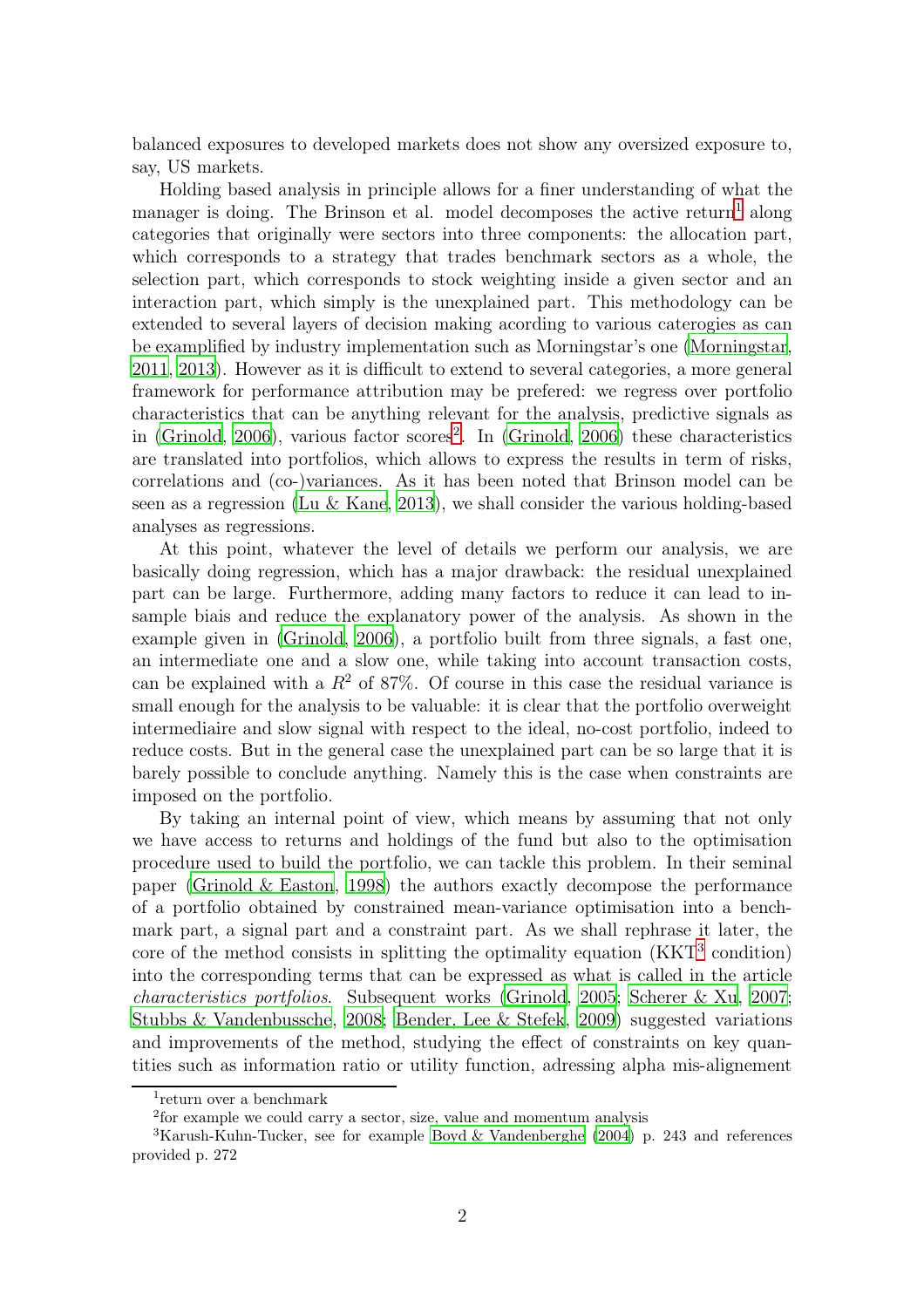caused by constraints or taking into account non-linear and/or non-differentiable convex constraints or objective function terms.

Even if these techniques allow exact performance attribution, constraints can only be tackled as a whole. Let us illustrate this point through a concrete example: a fund manager would like to offer a style shifting value and momentum long-only product to, say, institutional investors. What we mean by style shifting is the fact that the manager has the discretionary power to adjust the relative weight of value and momentum strategies by monitoring their recent performance for example. We assume that the manager knows how to compute value and momentum predictive signals and builds a long/short portfolio through a risk constrained optimisation and a long-only portfolio through a risk and no-short constrained optimisation<sup>[4](#page-2-0)</sup>. How could he build his new product? One obvious and simple solution would be to add the value long-only portfolio and the momentum long-only portfolio. By monitoring the performance of each portfolios, we would adjust the relative risk attributed to each. But that would be greatly suboptimal, especially given the fact that value and momentum are anti-correlated<sup>[5](#page-2-1)</sup>, which means that when a position in the value long/short portfolio is long, one can expect that the corresponding position in the momentum long/short portfolio is short, but by imposing long-only constraints to both portfolios, we cannot benefit from crossing: if we imposed the constraint on the total portfolio, momentum could take a short position as long as value position is. If he builds the portfolio this way, by adding predictive signals and running a constrained optimisation to compute the total portfolio, he will run into a different problem: how to attribute performance to value and momentum? The aforementioned techniques allows to attribute a performance to the long-only constraints, but this is likely to be almost as large as the unconstrained value and momentum performances. If the total portfolio is losing money, given the fact that we cannot relax the long-only constraints and assuming that unconstrained value and momentum have both positive performance, which one to cut? In other words, which strategy is most affected by the constraints? Note that the regression method is likely to be useless due to a large residual, be the regressors long/short portfolio performances or long-only ones.

What is usually done is this case is to use a somewhat ad-hoc scheme to exactly attribute the performance to the signals and make an investment decision based on this attribution. It is easy to find reasonable schemes of attribution but more difficult to advocate them. For example we could attribute a constraint p&l proportionnally to signal absolute size or give a rule to split the total trade into a "Value" trade and a "Momentum" trade. In this article, we propose an exact signal-wise performance attribution in presence of constraints that allows to overcome the shortcomings of the previous method. Instead of translating the effect of constraints into implied alphas, we how how to translate it into implied costs and risk. To our knowledge, this is the first attempt in this direction. Even though the technique we describe is by no mean the final answer of the problem, it stems naturally from the properties

<span id="page-2-0"></span><sup>4</sup>For long-only portfolios the risk constraint would rather be replaced by a tracking error risk contraint and the optimisation be done on portfolio positions relative to benchmark ones, but these are implementation details that are not relevant for the given example.

<span id="page-2-1"></span> $5$ (see for example [Asness, Moskowitz & Pedersen, 2013\)](#page-21-16)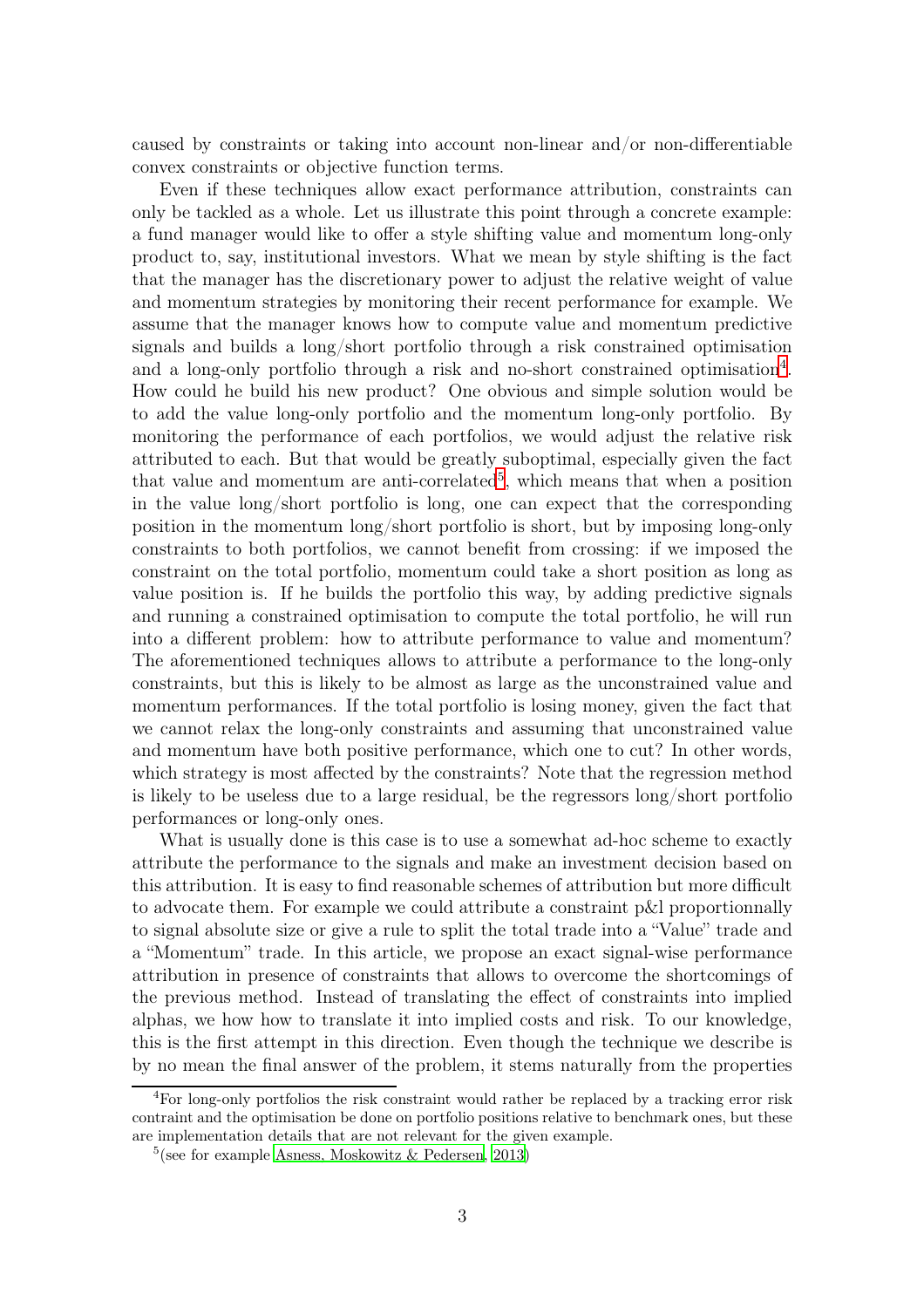of the problem we consider and, as an added bonus, yields simple interpretation of the effect that some constraints and terms in the objective function have on the signals.

### 2 Yet another look at the Lagrange multipliers

### 2.1 General trading framework

In this section, we shall review the method of attribution published in (Grinold  $\&$  Easton, [1998\)](#page-21-10). We shall use the dynamic trading framework of [Gârleanu & Pedersen \(2013\)](#page-22-0) as a general setting in which to apply the technique. All notations are the same as in their article. Building upon our exemple of a long-only style shifting value and momentum fund, we shall consider the following model, which is also given as an example in a more general form (example 2, section V in their article).

$$
r_{t+1} = Bf_t + u_{t+1} \tag{1}
$$

where r is the vector of the price changes in excess of the risk-free return of the  $N$ equities in our investment universe, u is the unpredictable noise and f is a  $2N \times 1$ vector of predictive signals  $(v_t \ m_t)^T$  with  $v_t$  (resp.  $m_t$ ) the vector of Value (resp. Momentum) signals for all stocks. B is a  $N \times 2N$  matrix, which for simplicity we will be assume to be  $N \times N$  block diagonal, such that we can write for each stock i

$$
r_{t+1}^i = b_v^i v_t^i + b_m^i m_t^i + u_{t+1}^i \tag{2}
$$

Redefining  $v_t^i$  as  $b_v^i v_t^i$  and similarly  $m_t^i$ , we can simply write the returns as the sum of our two signals and a noise

$$
r_{t+1}^i = v_t^i + m_t^i + u_{t+1}^i \tag{3}
$$

In the general case we will define K vectors  $g_k$  for  $k = 1, ..., K$  by  $(g_k)^i_t = B_{ik} f_t^k$  in order to write the returns as the sum of K predictive components and a noise

$$
r_t = \sum_k g_t^k + u_{t+1} = G_t + u_{t+1}
$$
\n<sup>(4)</sup>

The present value of all future expected excess returns penalized for risks and trading costs is maximized by solving a Bellman equation, which is not reproduced here. Taking into account the known solution for the value function and integrating the effect of the dynamics of the predictive signals in their definition, it is not difficult to see that it can expressed as a quadratic optimisation problem in the trade  $\Delta x_t$ :

<span id="page-3-0"></span>
$$
\max_{\Delta x_t} -\frac{1}{2} \Delta x_t Q \Delta x_t - \Delta x_t P x_{t-1} + \Delta x_t \hat{G}_t \tag{5}
$$

where  $\hat{G} = \sum_{k} \hat{g}_k$  and  $\hat{g}_k$  is the predictive components modified by the dynamics of f. To clarify this last definition, let us consider the case as in example 2 of section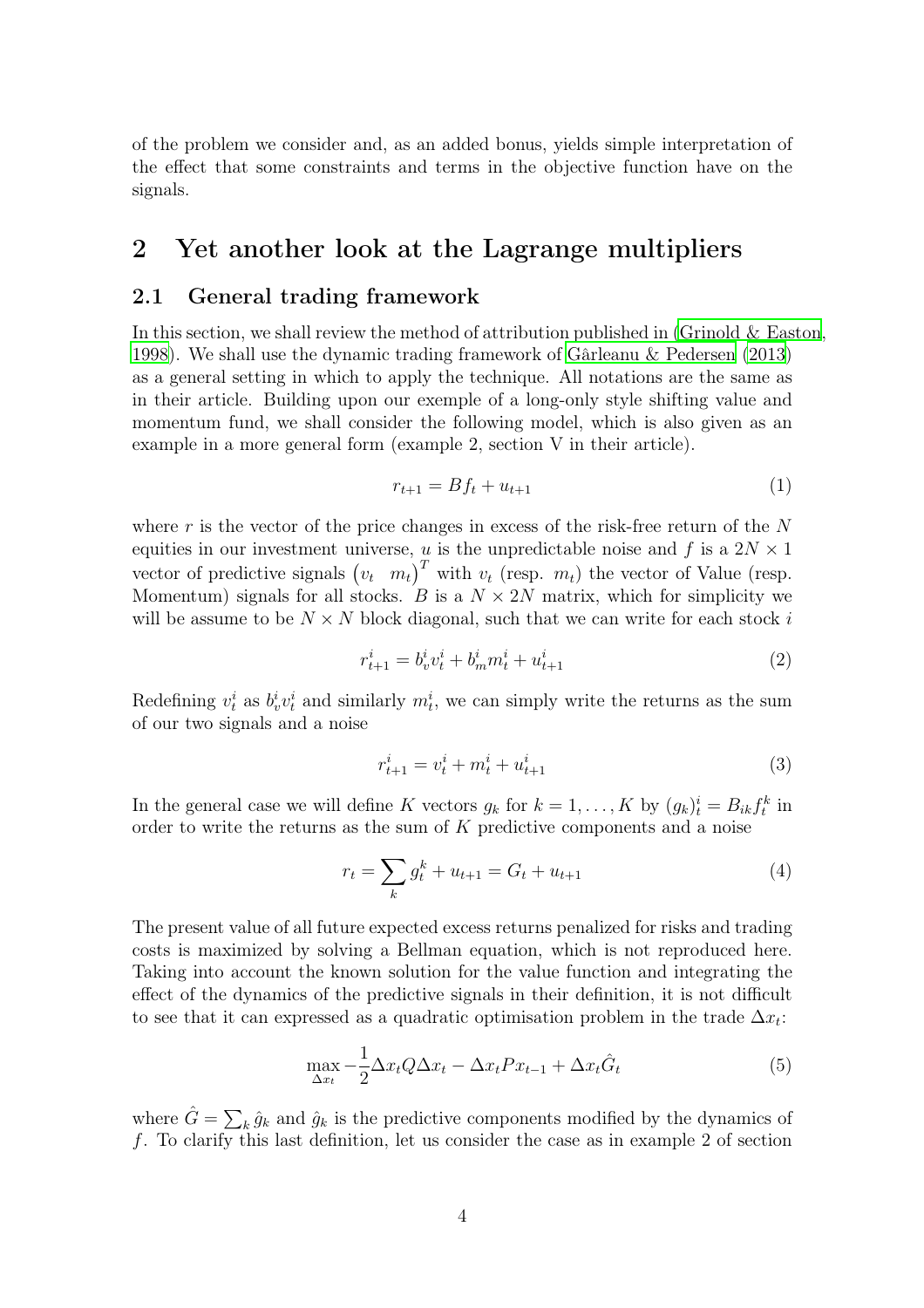V of [\(Gârleanu & Pedersen, 2013\)](#page-22-0) where the mean-reversion speed for a predictive signal  $f_k$  is the same for all securities<sup>[6](#page-4-0)</sup>. Then

$$
\hat{g_k} = \frac{1}{1 + \phi^k a / \gamma} g_k \tag{6}
$$

Note that we could also consider example 4 of section V ("Todays's First Signal is Tomorrow's Second Signal") by defining  $\hat{g}_k$  as the weighted sum of future signals  $g_k$ as shown in equation (30) of their article.

We do not give the expressions for  $Q$  and  $P$  as we do not need them in what follows. However to illustrate what they are, let us consider what is called the Static Model in example 3, section V of [Gârleanu & Pedersen \(2013](#page-22-0)): the same optimisation problem has to be solved, with different matrices  $Q$  and  $P$ , whose expressions are given below

$$
Q = \Lambda + \gamma \Sigma = (\lambda + \gamma) \Sigma \qquad P = \gamma \Sigma \tag{7}
$$

 $\Lambda$  is the matrix of quadratic costs,  $\Sigma$  is the quadratic risk matrix,  $\gamma$  the risk aversion. Second equation for Q correspond to the assumption that risk and costs are proportional, which simplifies a lot the results.

Through this review of [\(Gârleanu & Pedersen](#page-22-0), [2013\)](#page-22-0), we emphasized that the quadratic optimisation problem [\(5\)](#page-3-0) is the common problem to solve for various models of trading:

- quadratic risk: this is the risk measure proposed by Markowitz and is widely used
- quadratic costs: impact is generally stylized as a square-root function of the trade, which corresponds to cost terms with power 3/2 [\(Almgren et al., 2005;](#page-22-1) [Engle Ferstenberg & Russell](#page-22-2), [2006;](#page-22-2) [Abdobal, 2006](#page-22-3); [Kissel & Malamut](#page-22-4), [2005;](#page-22-4) [Moro et al.](#page-22-5), [2009;](#page-22-5) [Toth et al., 2011\)](#page-22-6). However, as mentioned in [\(Gârleanu & Pedersen](#page-22-0), [2013\)](#page-22-0), estimation of quadratic costs has also been done.
- possibly persistent price impact costs: for the purpose of what follows, let us simply note that the price distorsion  $D_t$  induces a cross term  $D_{t-1}\Delta x_t$  similar to the one for position  $x_{t-1}$  and in all what follows  $D_{t-1}$  should be treated as  $x_{t-1}$ . We shall give some indications for this below.
- dynamic or static model (taking into account the future expected excess returns or not) by using either  $\hat{G}$  or  $G$

As we build our attribution technique upon the properties of this optimisation problem, it is only relevant for trading models and portfolio constructions that are described by the optimisation problem. However we cover most of what is suggested in the litterature and used by the practitioners.

In all what follows we do not distinguish between various models. Namely  $\hat{G}$  will not be distinguished from G.

<span id="page-4-0"></span> ${}^{6}$ Beware that we use indices i for stocks and k for predictive signal/characteristics whereas in [\(Gârleanu & Pedersen, 2013](#page-22-0)), indices s are used for stocks and  $i$  for characteristics. In addition, we implicitely make the assumption that costs are proportional to risk, as done in the article.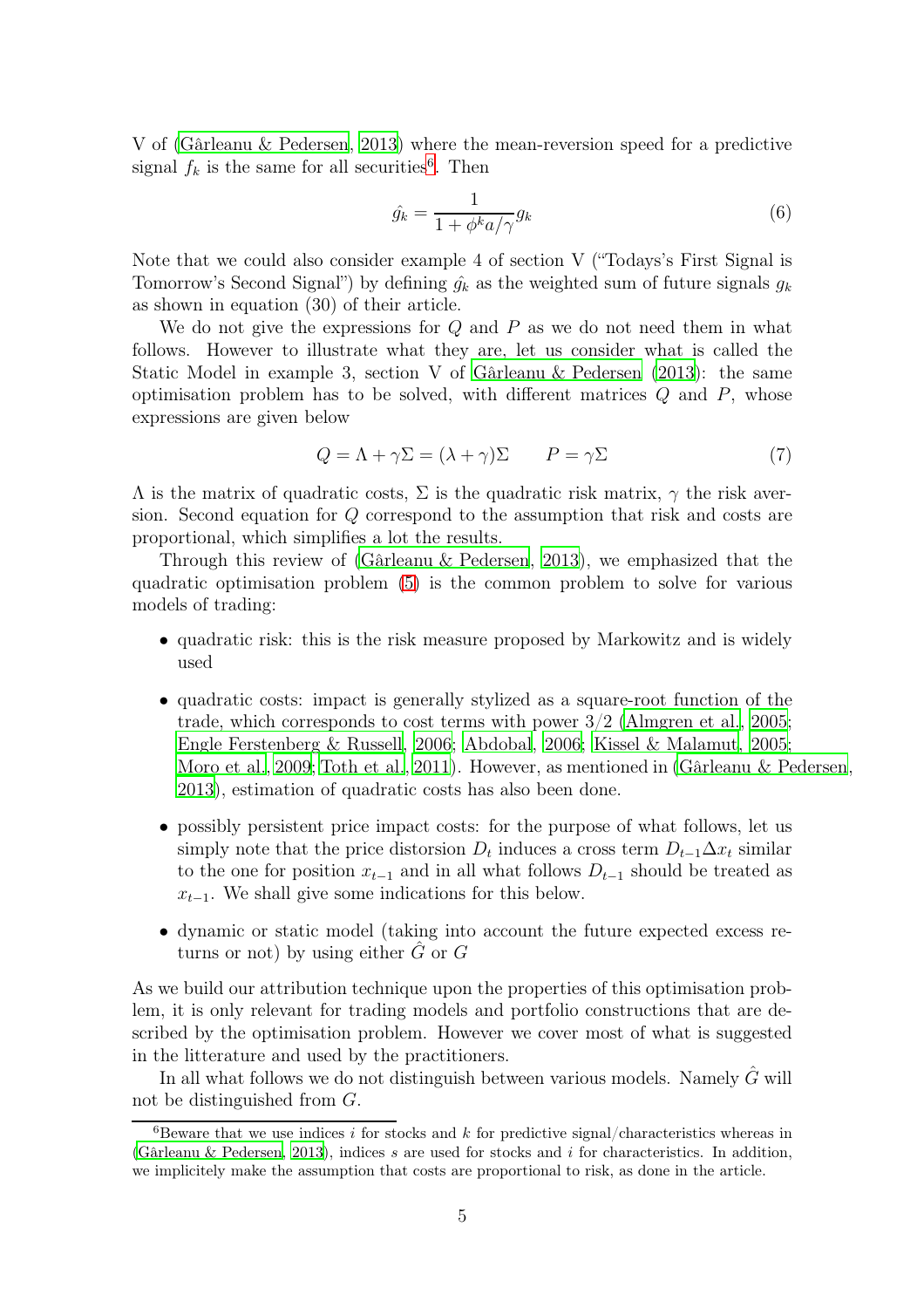#### <span id="page-5-4"></span>2.2 Linearity

The key property of the optimality equation of [\(5\)](#page-3-0)

<span id="page-5-3"></span>
$$
Q\Delta x_t + Px_{t-1} = G_t \tag{8}
$$

is linearity.  $Q\Delta + P$  is a linear operator over the time series  $\{x_t\}$  of all positions<sup>[7](#page-5-0)</sup>. Linearity allows us to write the solution  $x_t$  as

<span id="page-5-2"></span>
$$
x_t = \sum_k x_t^k \tag{9}
$$

where  $x_t^k$  is the solution of the same equation with the source term  $G_t$  replaced by component  $g_t^k$ 

$$
Q\Delta x_t^k + Px_{t-1}^k = g_t^k \tag{10}
$$

It is simple to compute the solution iteratively. Let us start at  $t = 0$  with zero total position  $x_0 = 0$  and zero position on all components  $x_0^k = 0$ . We compute each trade component:

$$
\Delta x_t^k = Q^{-1}(g_t^k + Px_{t-1}^k)
$$
\n(11)

and update each position components

$$
x_t^k = x_{t-1}^k + \Delta x_t^k \tag{12}
$$

Should we add a persistent impact, we would assume that at  $t = 0$ , total price distorsion is  $D_0 = 0$  and its components  $D_0^k = 0$  and we would update each components with the evolution equation for the price distorsion<sup>[8](#page-5-1)</sup>:  $D_{t+1}^k = (I - R)(D_t^k + C\Delta_t^k)$ . The meaning of the notations is given in [\(Gârleanu & Pedersen](#page-22-0), [2013\)](#page-22-0) and is not crucial for what we explain. We thus maintain trades and positions for each signal, whose sum is exactly the total optimal trade and total optimal position [\(9\)](#page-5-2).

We remind that such an attribution has already been described in (Grinold  $&$  Easton, [1998\)](#page-21-10). We only insist on the fact that it is merely a consequence of the linearity of our optimality equation and could thus be applied to any optimisation problem, convex or not, whose optimality equation is linear.

Through linearity, we get a direct unambiguous and exact attribution to the various components that are added up to predict the future returns. From the position time series  $\{x_t^k\}$  it is straightforward to compute a p&l and to attribute risk and costs following [\(Litterman](#page-22-7), [1996](#page-22-7)) or [\(Bruder & Roncalli, 2012](#page-22-8)):

$$
R = x_t \Sigma x_t = \sum_k (x_t^k \Sigma x_t) = \sum_k R_k \tag{13}
$$

and

$$
C = \frac{1}{2} \Delta x_t \Lambda \Delta x_t = \sum_k \left( \frac{1}{2} \Delta x_t^k \Lambda \Delta x_t \right) = \sum_k C_k \ . \tag{14}
$$

<sup>&</sup>lt;sup>7</sup>In a continous time setting, we would have a linear first order differential equation with unknown function  $x(t)$ .

<span id="page-5-1"></span><span id="page-5-0"></span><sup>&</sup>lt;sup>8</sup>Evolution equation of D encodes a linear exponential kernel operator on trades  ${\{\Delta x_u\}}_{u\leq t}$ which would replace operator  $Q\Delta$ . When linearity property is applied to the resulting optimality equation, it translates into splitting  $D$  into  $K$  components  $D^k$ .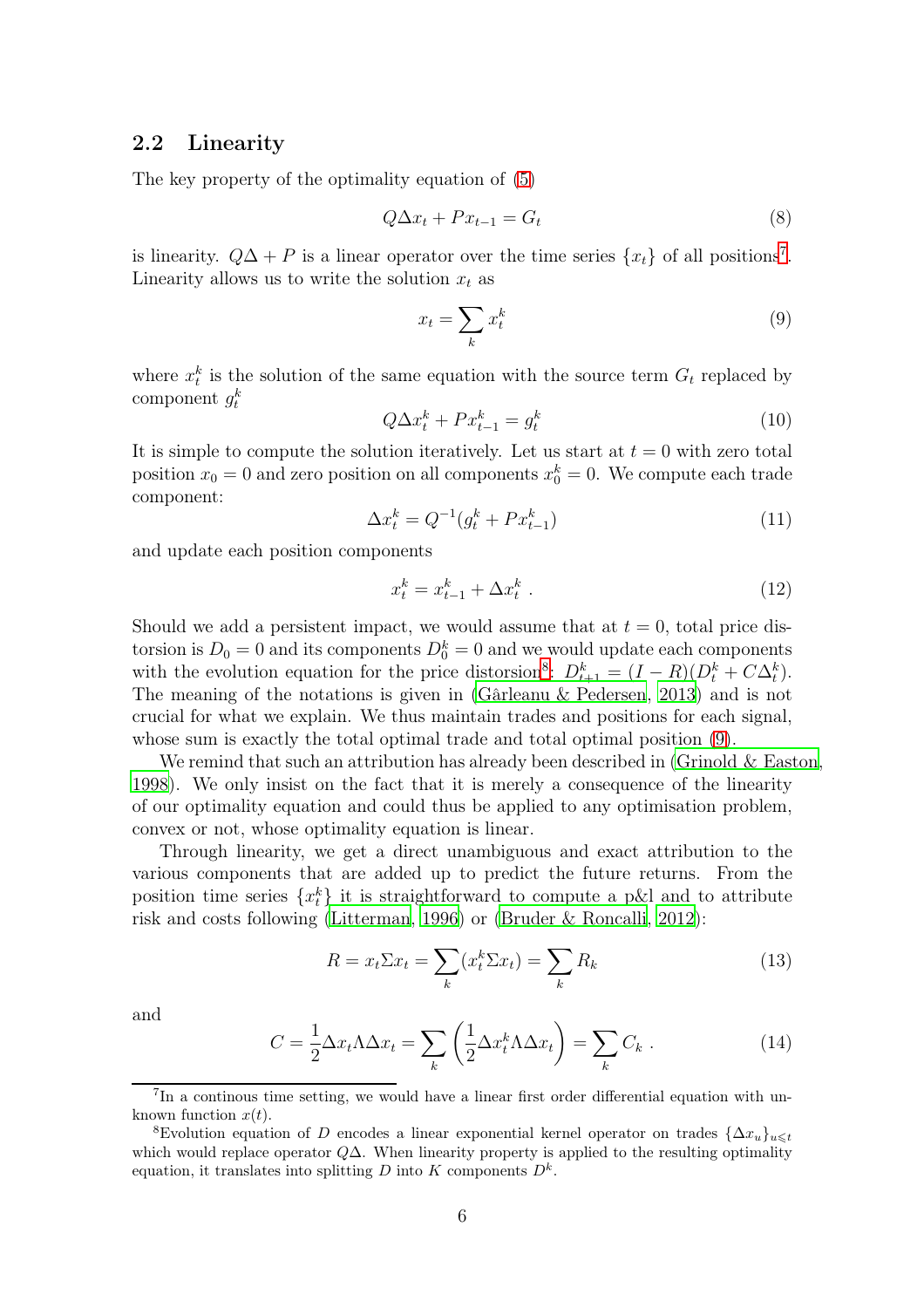### <span id="page-6-1"></span>2.3 Constraints and additional terms in the objective function

It is precisely the linearity property of optimality equation that allows us to attribute trades and positions to various constraints as the authors of [\(Grinold & Easton,](#page-21-10) [1998\)](#page-21-10) did through their characterisctic portfolios. Not all constraints fit in this framework, but most of those used in portfolio optimisation do. If we let aside combinatorial constraints (number of trades, roundlots, etc.) and non convex contraints (minimum trade size for example), the usual suspects are

• minimum and maximum trade, minimum and maximum position

$$
m_i \leq \Delta x_t \leq M_i \qquad m_i \leq x_{t-1} + \Delta x_t \leq M_i \tag{15}
$$

where usually  $m_i = -M_i$  (that is to say, only trade or position size is contrained)

• minimum and maximum exposure of the portfolio

$$
m \leqslant (x_{t-1} + \Delta x_t) \cdot v \leqslant M \tag{16}
$$

where v is a vector encoding the exposure. For a sector exposure,  $v$  is 1 for stocks belonging to the given sector and 0 elsewhere. For the minimumvariance constraint v is a vector of 1 and  $m = M = 1$  (and G is set to 0). For market neutrality  $v$  is a vector of stock betas, etc.

All these constraints can be written as  $f(\Delta x_t) \leqslant M$  where f is a linear function of  $\Delta x_t$ : let v be the vector such that  $f(\Delta x_t) = v \cdot \Delta x_t$ . We shall label constraints with index c and consider the collections of constraint vectors  $v_c$  and bounds  $M_c$ .

We now turn back to our optimisation problem  $(5)$ , which we add constraints to. This is straightforward for the static model. For the dynamic model considered in [\(Gârleanu & Pedersen, 2013](#page-22-0)), constraining only the next-step optimisation of  $\Delta x_t$  while using the unconstrained solution of the Bellman equation for the value function is a standard approximation (see as examples [Sznaier & Damborg, 1987;](#page-22-9) [Skaf & Boyd, 2008](#page-22-10)). Constrained dynamic programming problems are notoriously difficult to solve<sup>[9](#page-6-0)</sup> and will not be considered here. Introducing Lagrangian multipliers  $\lambda^c$  as done in [\(Grinold & Easton, 1998](#page-21-10)), optimality equation [\(8\)](#page-5-3) becomes

$$
Q\Delta x_t + Px_{t-1} = G_t + \sum_c \lambda_t^c \tag{17}
$$

 $\lambda_t^c$  are additional sources for which we can define trades  $\Delta x_t^c$  and iteratively build positions  $x_t^c$  as explained before for the K predictive signals  $g^k$ . It is straightforward to attribute performance, risk and costs to the portfolios associated to each constraint or group of constraints.

<span id="page-6-0"></span><sup>&</sup>lt;sup>9</sup>but see [\(Bemporad et al., 2002](#page-22-11)) in which the authors show that control policy for linear constraints are affine in the state  $(G_t, x_{t-1})$ , which let us think that what is described in this article is also applicable when the value function is not approximated.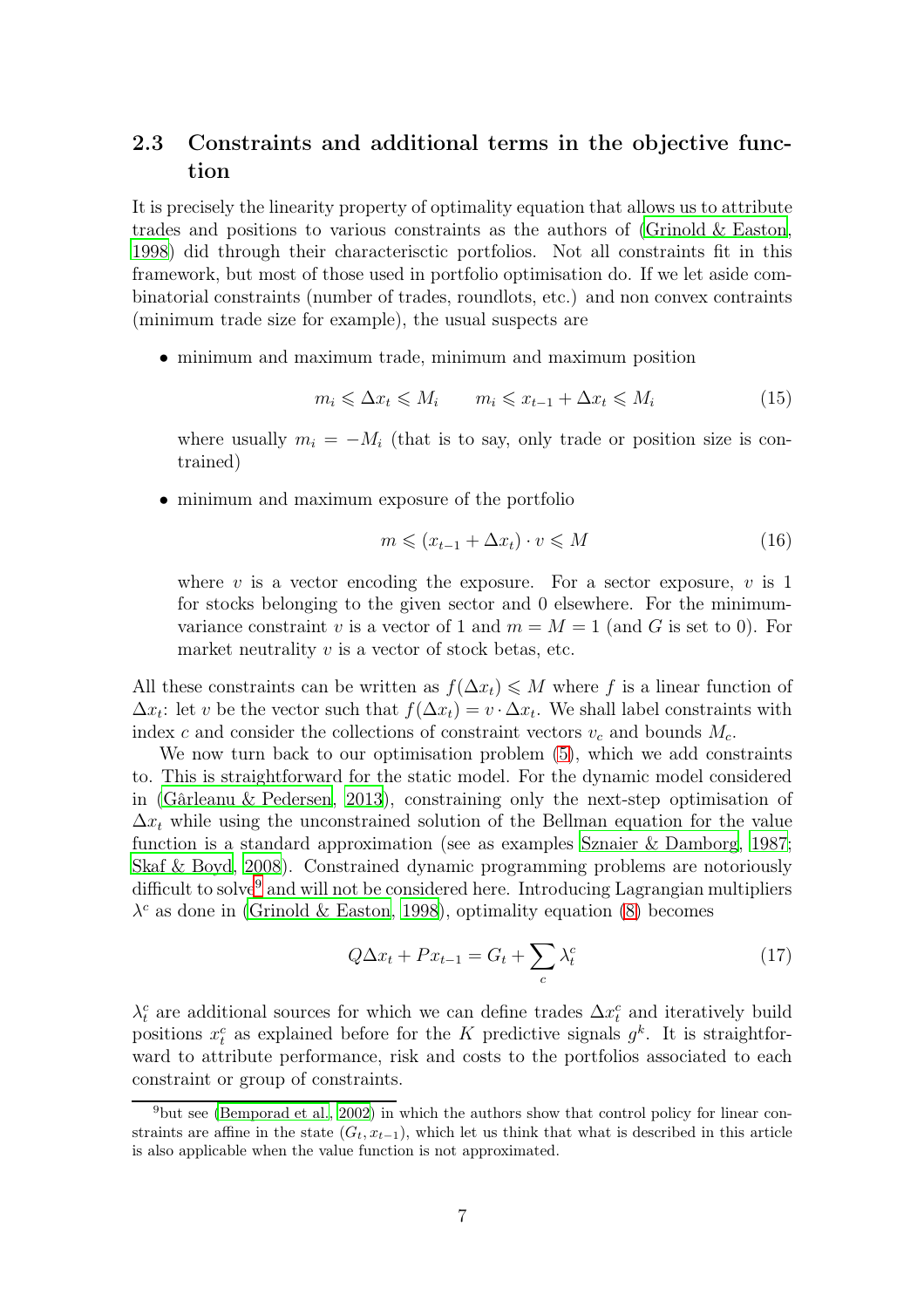Applying this method to our long-only style shifting value and momentum fund, the optimality equation reads

$$
Q\Delta x_t + Px_{t-1} = v_t + m_t + \lambda_t \tag{18}
$$

where  $\lambda_t$  is the vector of all Lagrange multipliers associated to long-only constraints (we choose to consider long-only constraints as a whole as far as attribution is concerned). Performance is attributed as follows: the performance of (unconstrained) Value porfolio, the performance of (unconstrained) Momentum portfolio and the performance of the long-only constraint portfolio. As we noted above, it may be quite difficult to understand which signal is performing best in presence of the constraint. Overall performance is likely to be far from the one of Value or Momentum portfolios, the performance attributed to long-only constraints contributing as a large negative biais to the unconstrained portfolio performances. It is hard to tell from this attribution which predictive signal is most hampered by the constraint.

More generally, it is not always meaningful to distinguish a constraint. For example if we consider a quadratic risk constraint instead of a fixed risk aversion ( $\gamma$  is then a Lagrangian multiplier and is dependent on time t), we would get on the one hand the portfolio associated to the risk constraint and on the other hand completely unconstrained predictive signal portfolio whose risk is unbounded. The performance attribution is very likely to look like the sum of two random walks! In this case, it is straightforward to include the effect of the risk constraint in signal portfolios as the optimality equation is the same for a time-dependent  $\gamma_t$ .

Before turning to our suggested solution to this problem, let us show how other terms or constraints can be included in this framework. Non differentiable constraints / terms are dealt with in a different manner from the one in [\(Stubbs & Vandenbussche](#page-21-13), [2008\)](#page-21-13) where subgradients are used and introduce some added complication. We shall consider:

- non quadratic costs in the objective function
	- $L<sup>1</sup>$  costs (usually associated to bid-ask spread) or turnover constraint: a term  $-\lambda_0 \sum_i |\Delta x_i^i|$  where  $\lambda_0$  is the cost normalisation or the Lagrangian multiplier associated to the constraint
	- square-root impact costs with a term  $-\Delta x_t \Lambda_{1/2}(\Delta x_t)^{1/2}$ , where the power is a signed power  $(x^{1/2} = \text{sgn}(x)\sqrt{|x|})$ . Note that in the literature  $\Lambda_{1/2}$  is usually taken to be proportional to identity and the term reads  $-\lambda_{1/2}|\Delta x_t|^{3/2}.$
- financing costs or leverage constraint ( $L^1$  costs for position): a term  $-\lambda_l \sum_i x_{t-1}^i +$  $\Delta x_t^i$  where  $\lambda_l$  is the half-spread between long and short financing for a strictly market neutral portfolio<sup>[10](#page-7-0)</sup> or the Lagrangian multiplier associated to the constraint.

<span id="page-7-0"></span><sup>&</sup>lt;sup>10</sup>In a more general setting, financing of the long positions and financing of the short positions lead to two distinct terms, the first being function of  $(x_{t-1}^i + \Delta x_t^i)_+ = \max(x_{t-1}^i + \Delta x_t^i, 0) =$  $\frac{1}{2}(x_{t-1}^i + \Delta x_t^i + |x_{t-1}^i + \Delta x_t^i|)$  and the second begin function of  $(x_{t-1}^i + \Delta x_t^i)$  =  $\min(x_{t-1}^i +$  $\Delta x_t^i(0) = \frac{1}{2} \left( x_{t-1}^i + \Delta x_t^i - \left| x_{t-1}^i + \Delta x_t^i \right| \right)$ . An optimisation problem with such terms can also be turned into a more simple one as described after.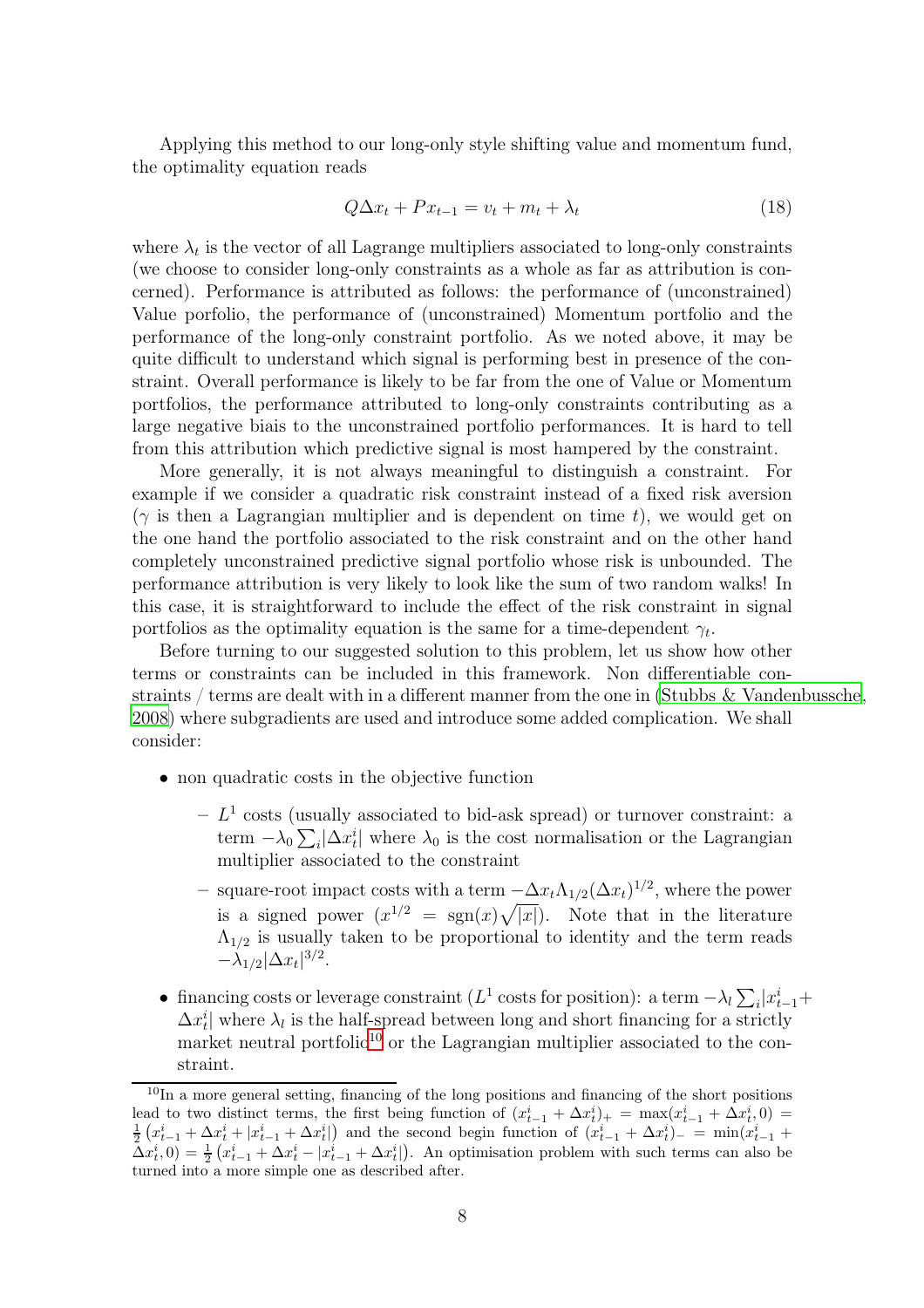Square-root impact costs are considered in the appendix. We shall here focus on the  $L^1$  terms / constraints. When such terms are added, the optimisation problem [\(5\)](#page-3-0) can be turned into a more simple one by introducing auxiliary variables. This is a standard procedure (see [Boyd & Vandenberghe \(2004](#page-21-15)) section 6.1.1 example "Sum of absolute residuals approximation" or [\(Lobo Fazel & Boyd](#page-22-12), [2007\)](#page-22-12) for a variant that is more suitable for constraints only on short or long positions). The optimisation problem:

$$
\max_{\Delta x_t} -\lambda_0 \sum_i |\Delta x_t^i| - \lambda_l \sum_i |x_{t-1}^i + \Delta x_t^i| - \frac{1}{2} \Delta x_t Q \Delta x_t - \Delta x_t P x_{t-1} + \Delta x_t G_t \quad (19)
$$

is equivalent to the following one

<span id="page-8-0"></span>
$$
\max_{\Delta x_t, s, u} -\lambda_0 \sum_i s_i - \lambda_l \sum_i u_i - \frac{1}{2} \Delta x_t Q \Delta x_t - \Delta x_t P x_{t-1} + \Delta x_t G_t
$$
  

$$
-s_i \leq \Delta x_t^i \leq s_i
$$
  

$$
-u_i \leq x_t^i + \Delta x_t^i \leq u_i
$$
 (20)

The additional constraints are also linear in  $\Delta x_t^i$  which means that the Lagrangian multipliers  $\xi_c$  associated to them will appear as additional sources of the linear optimality equation:

$$
Q\Delta x_t + Px_{t-1} = G_t + \sum_c \xi_t^c \tag{21}
$$

where c indexes the type of constraint such that  $\xi_t^c$  is the vector of all Lagrangian multipliers associated the constraints of the given type applied to each stock.

Cost attribution can be generalised in the following way:

$$
-\lambda_0|\Delta x_t| = -\sum_k (\lambda_0 \Delta x_t^k \operatorname{sgn}(\Delta x_t))
$$
\n(22)

and

$$
-\lambda_l |x_{t-1} + \Delta x_t| = -\sum_k \left[ \lambda_l (x_{t-1}^k + \Delta x_t^k) \operatorname{sgn}(x_{t-1} + \Delta x_t) \right]
$$
(23)

where we define  $sgn(y) = 0$  for  $y = 0$ . With this method, it is hard to get a clear interpretation of these terms. As there is a portfolio associated to, say, spread costs, quadratic costs and spread costs are attributed to this portfolio as they are to the others (signal-wise and other constraints). What is the meaning of these costs? What is the interpretation of the risk associated to spread cost portfolio? Of course, we could understand it as a risk reduction associated with the costs that prevents to make trades as big as we would have done if these additional costs were not present, but the asymmetry between quadratic costs and spread costs is hard to justify. It would be more natural to directly get the combined effect of quadratic and spread costs on a given signal.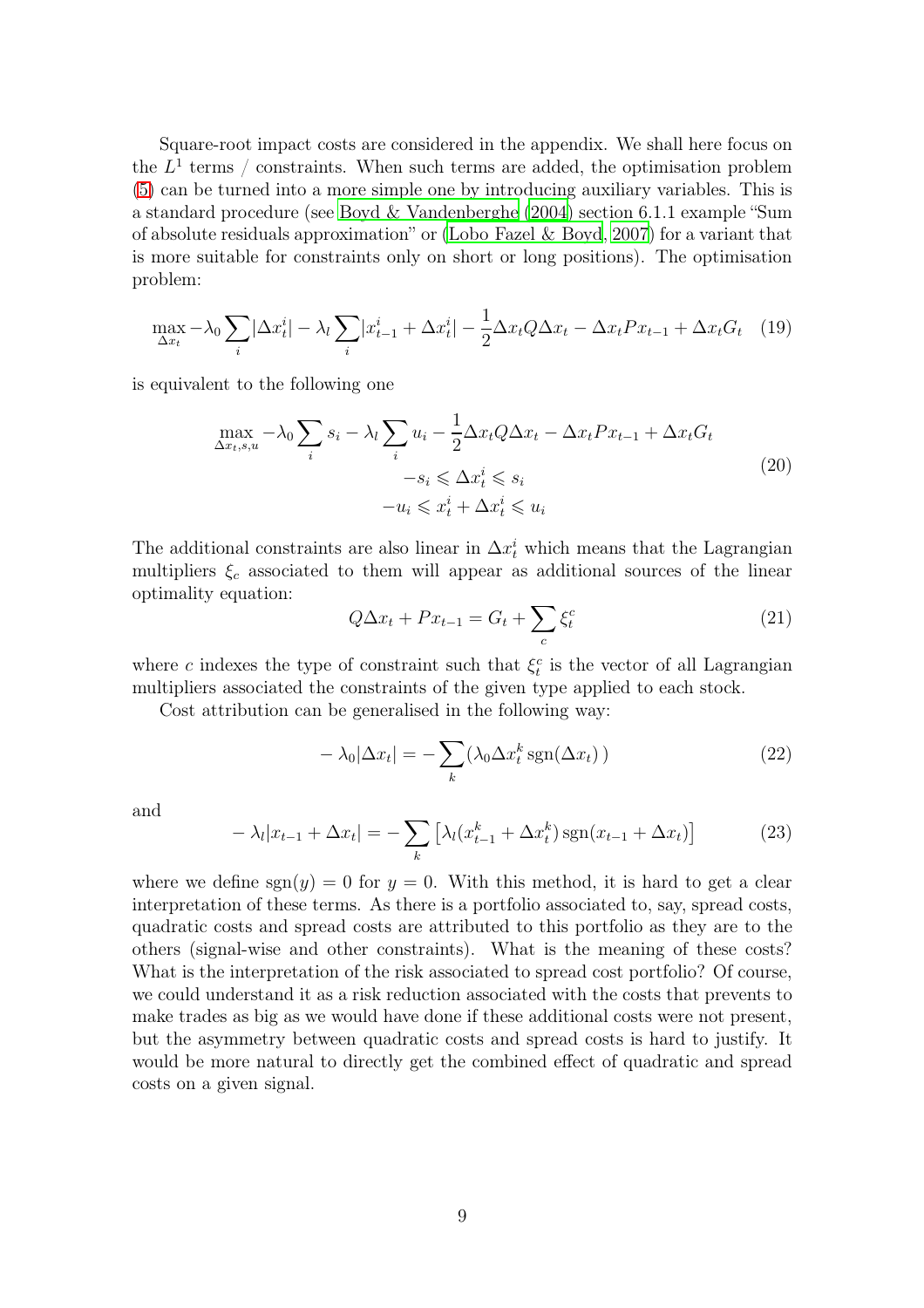### 3 Signal-wise attribution of constraints

#### 3.1 Effective quadratic costs and effective quadratic risk

It is now clear that we would like an exact attribution that does not introduce additional portfolios for constraints or terms that are converted into constraints. We shall show that we can express all the contraints and additional terms we listed in the previous section as effective quadratic costs and effective quadratic risk. The optimality equation will have the form

<span id="page-9-1"></span>
$$
\bar{Q}_t \Delta x_t + \bar{P}_t x_{t-1} = \sum_k g_t^k \tag{24}
$$

where the only source terms are the predictive signals. To our knowledge, the technique we shall describe is original, but the idea of considering the effect of constraints as a deformation of the quadratic risk has already been presented. In [\(Jagannathan & Ma, 2003;](#page-22-13) [Roncalli](#page-22-14), [2011\)](#page-22-14), the authors show how minimum and maximum position constraints can be seen as a shrinkage of the covariance matrix used in the optimisation problem. The key element that allows them to do this is a constraint on the net exposure of the portfolio:  $1 \cdot x_t = 1$ . Building upon this idea, the author of [\(de Boer](#page-22-15), [2012\)](#page-22-15) generalises the work of [\(Jagannathan & Ma, 2003\)](#page-22-13) by showing how constraints imply a "shrinkage estimate" of the mean and covariance of returns. His work allows to consider more general constraints but as it uses the same mathematical framework it suffers from the same shortcomings.

We present a generalisation of these results through a new method. First of all we take into account transaction costs and show how some very widespread constraints translate into effective quadratic costs. Furthermore in our framework there is no need for a singularized constraint(s) (such as  $1 \cdot x_t = 1$ ) which is(are) needed in order to define the effective risk matrix. Last but not least we do not affect the estimation of the mean of returns: there is no such notion as implied alpha or shrinked alpha, as to our mind managers do not use constraints to improve return estimations, but rather to control for the effect of a bad risk estimation in Markowitz optimisation (namely taking the inverse of a badly estimated risk matrix typically introduces a lot of noise). By taking full advantage of the mathematical properties of the optimisation problem, we developed an original method that is less dependent on some specific characteristics of the problem and that allows for a more direct and natural attribution<sup>[11](#page-9-0)</sup>.

All constraints and terms we considered in last section can be put under a linear constraint form,

$$
v \cdot \Delta x_t \leqslant M \tag{25}
$$

at the expense of introducing auxiliary variables in some cases. We shall explicitely distinguish between constraints on trade and constraints on position

$$
v \cdot (x_{t-1} + \Delta x_t) \leqslant M \tag{26}
$$

<span id="page-9-0"></span> $11\text{As}$  it will be obvious in what follows, it is also straightforward to see that the effective risk matrix is positive-definite and to come to the shrinkage interpretation of the original quadratic risk matrix towards a diagonal risk matrix.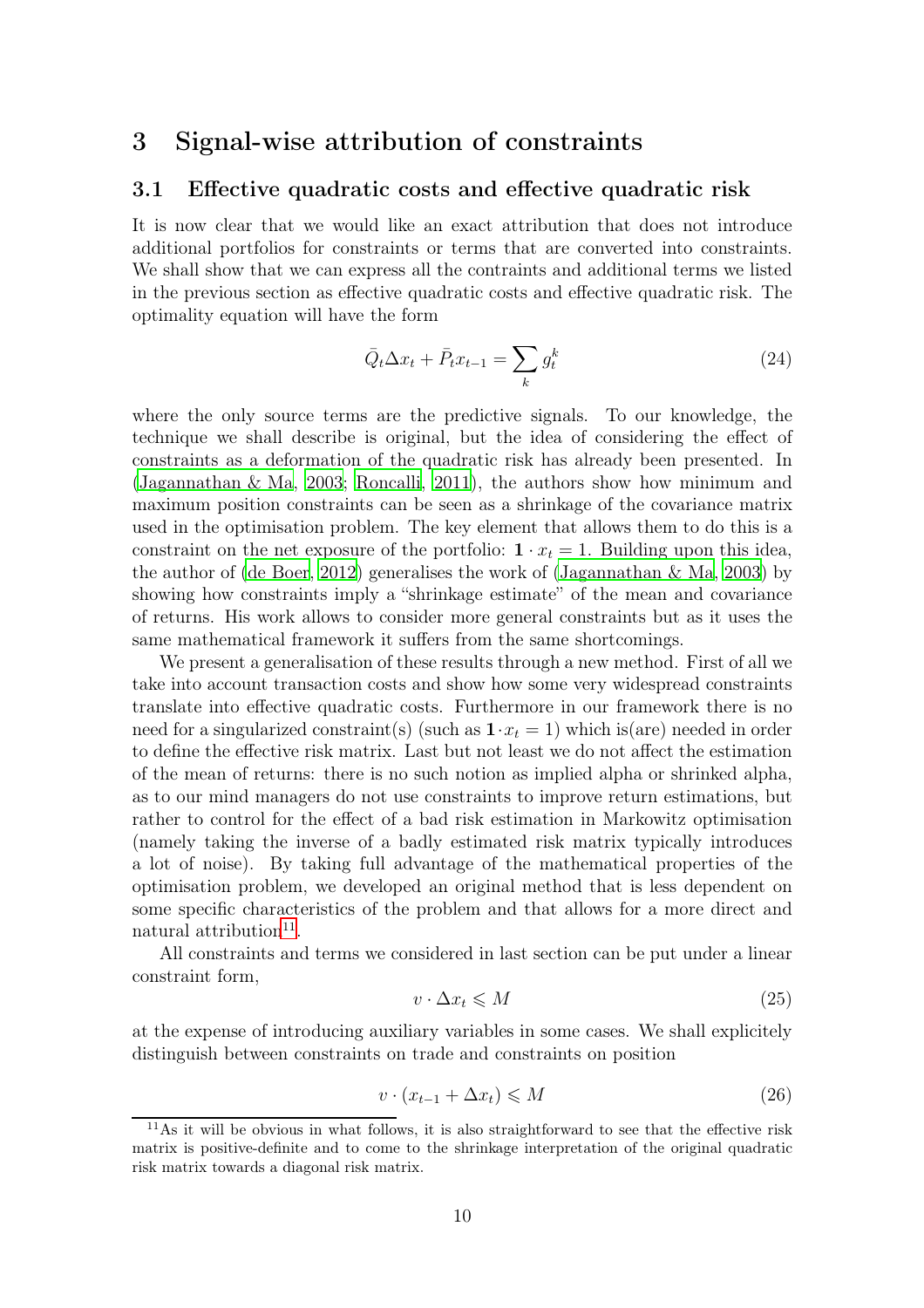We shall describe the technique on position constraints. Adaptation to trade constraints is straightforward.

Generally speaking, constraints will go in pairs:

$$
m \leqslant v \cdot (x_{t-1} + \Delta x_t) \leqslant M \tag{27}
$$

One of the following constraint:

$$
(v \cdot (x_{t-1} + \Delta x_t))^2 \le m^2 \text{ or } (v \cdot (x_{t-1} + \Delta x_t))^2 \le M^2
$$
 (28)

is equivalent the previous one: when upper bound and lower bound are defined, only one of the bounds is active at the same time. Now let us introduce Lagrangian mutipliers  $\eta$  for the equivalent constraint. The KKT conditions for optimality consists in searching for the critical point of augmented objective function  $\mathcal F$ 

$$
\mathcal{F} = -\frac{1}{2}\Delta x_t Q \Delta x_t - \Delta x_t P x_{t-1} + \Delta x_t G_t - \eta (x_{t-1} + \Delta x_t) v \otimes v (x_{t-1} + \Delta x_t) (29)
$$

In the static model where  $Q$  is the sum of quadratic costs  $\Lambda$  and penalized quadratic risk  $\gamma\Sigma$  and P is the penalized quadratic risk, it is obvious that under such a form the position constraint is equivalent to an additional quadratic risk  $2\eta/\gamma v \otimes v$ . Effective quadratic risk is thus  $\Sigma + 2\eta/\gamma v \otimes v$ . Interpretation is the following: if constraint is violated, we add a factor to the risk model, whose strength we tune to reduce the exposure to the authorized level. If the constraint is a simple minimum or maximum position  $m \leq x_t \leq M$ , the effective risk that it introduces simply is an ad-hoc idiosyncratic risk for the stock. If we have only constraints on positions, it is easy to see that we effectively perform a shrinkage towards a diagonal risk matrix. We get a result that yields the same interpretation as in [\(Jagannathan & Ma, 2003\)](#page-22-13). Furthermore, as we showed that adding constraints is equivalent to adding factors in the risk model, we can shed new light on the factor alignement problems: reversing the process, we could try to understand the solutions advocated in [\(Lee & Stefek, 2008;](#page-23-0) [Bender, Lee & Stefek, 2009](#page-23-1); [Saxena & Stubbs](#page-23-2), [2010,](#page-23-2) [2013](#page-23-3); [Ceria Saxena & Stubbs, 2012\)](#page-23-4) in terms of constraints on the non-aligned part of the optimal portfolio.

Squaring trade constraints will lead to effective quadratic costs, whose interpretation is even more straightforward.

In the dynamic trading framework, position (resp. trade) constraints also lead to effective quadratic risk (resp. costs) but the expression of the effective quadratic risk (resp. costs) as a function of the original quadratic risk (resp. costs) and the penalty term introduced by the constraint is not simple to establish in the general case. This could be the purpose of a future work.

In the presence of all constraints, the optimality equation reads

$$
(Q + \sum_{c} \mu_t^c A_c + \sum_{c'} \eta_t^{c'} A_{c'}) \Delta x_t + (P + \sum_{c'} \eta_t^{c'} A_{c'}) x_{t-1} = \sum_{k} g_t^k \tag{30}
$$

which is the form [\(24\)](#page-9-1) that we announced before, provided one defines  $\overline{Q}_t$  and  $\overline{P}_t$  as

$$
\bar{Q}_t = Q + \sum_c \mu_t^c A_c + \sum_{c'} \eta_t^{c'} A_{c'}
$$
\n
$$
\bar{P}_t = P + \sum_{c'} \eta_t^{c'} A_{c'}
$$
\n(31)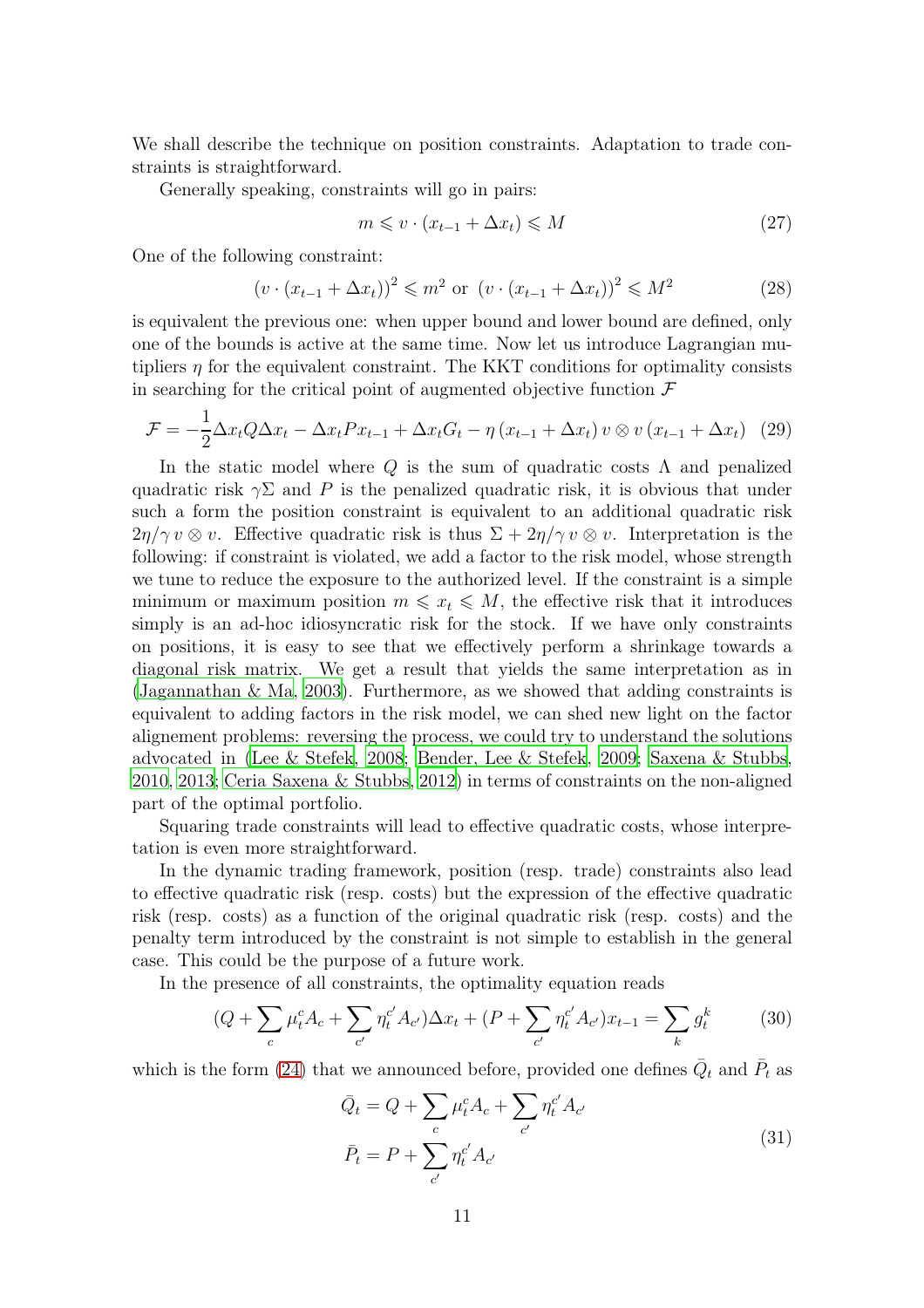As for notations, c indexes trade constraints, c' indexes position constraints.  $\mu_c$ are the Lagrangian multipliers associated to squared trade constraints, whereas  $\eta_{c'}$ are those associated to squared position constraints. Matrices  $A_c$  are defined as  $v_c \otimes v_c$ . For example in the simple case of a minimum or maximum trade or position constraint on stock i,  $A_c$  is a matrix whose diagonal element i, i is equal to 1 and whose all other elements are 0.

#### 3.2 Attribution

We established a linear equation [\(24\)](#page-9-1) whose only source terms are the predictive signals. As explained in subsection [2.2,](#page-5-4) we can directly attribute trades and positions to the K signals. We thus get  $K$  portfolios, one for each signal, that includes the effect of constraints and other cost terms. Risk and costs attribution is now only done over the predictive signal portfolios, which avoids some of the inconsistency we mentioned earlier.

Let us explicitely work out our running example of the long-only style-shifting value and momentum fund. Risk is effectively increased on all positions that would be short<sup>[12](#page-11-0)</sup> in absence of the long-only constraints until they are equal to 0. Let us call C the set of stocks for which for long-only constraint is active and define  $\rho_t$  a diagonal matrix whose diagonal element *i*, *i* is equal to  $2\eta_i^i$  if  $i \in \mathcal{C}$  else 0. Optimality equation [\(24\)](#page-9-1) reads

$$
(Q + \rho_t)\Delta x_t + (P + \rho_t)x_{t-1} = v_t + m_t \tag{32}
$$

Let us assume for simplicity that costs are proportional to risk, that risk is diagonal  $\Sigma = \sigma^2$  and that we are using the static model. In this case, in the absence of constraints:

$$
\Delta x_t = \frac{\gamma}{\gamma + \lambda} (x_t^0 - x_{t-1})
$$
\n(33)

where  $x_t^0$ <sup>0</sup> is the Markowitz solution  $1/(\gamma \sigma^2) G_t$ . In the presence of constraints, our attribution technique yields two trades for Value and Momentum

$$
\Delta x_{v,t} = \frac{\gamma + \rho_t}{\gamma + \rho_t + \lambda} (x_{v,t}^0 - x_{v,t-1})
$$
  

$$
\Delta x_{m,t} = \frac{\gamma + \rho_t}{\gamma + \rho_t + \lambda} (x_{m,t}^0 - x_{m,t-1})
$$
\n(34)

In the expression for  $x_{v,t}^0$  and  $x_{m,t}^0$ ,  $\gamma$  is replaced by  $(\gamma + \rho_t)/\sigma^2$ . If a stock is  $\alpha$  constrained, its aim position<sup>[13](#page-11-1)</sup> is reduced in absolute value and the trade will tend to get closer to this corrected aim so that constraint is fulfilled. The impact of the constraint on Value and Momentum trade depends not only on signal strength or the aim position but also on the current position reached by previous trades.

Returning to the general interpretation of effective risk, for constrained stocks Value and Momentum signals are run with an effectively risk aversion, which means that even if the trade of one of the two signals is in the right direction (long for a

 $12$ Let us remind that positions are over the benchmark so long-only constraints are in fact lower bounds that are equal to minus the benchmark positions.

<span id="page-11-1"></span><span id="page-11-0"></span><sup>&</sup>lt;sup>13</sup>as defined in [\(Gârleanu & Pedersen, 2013\)](#page-22-0)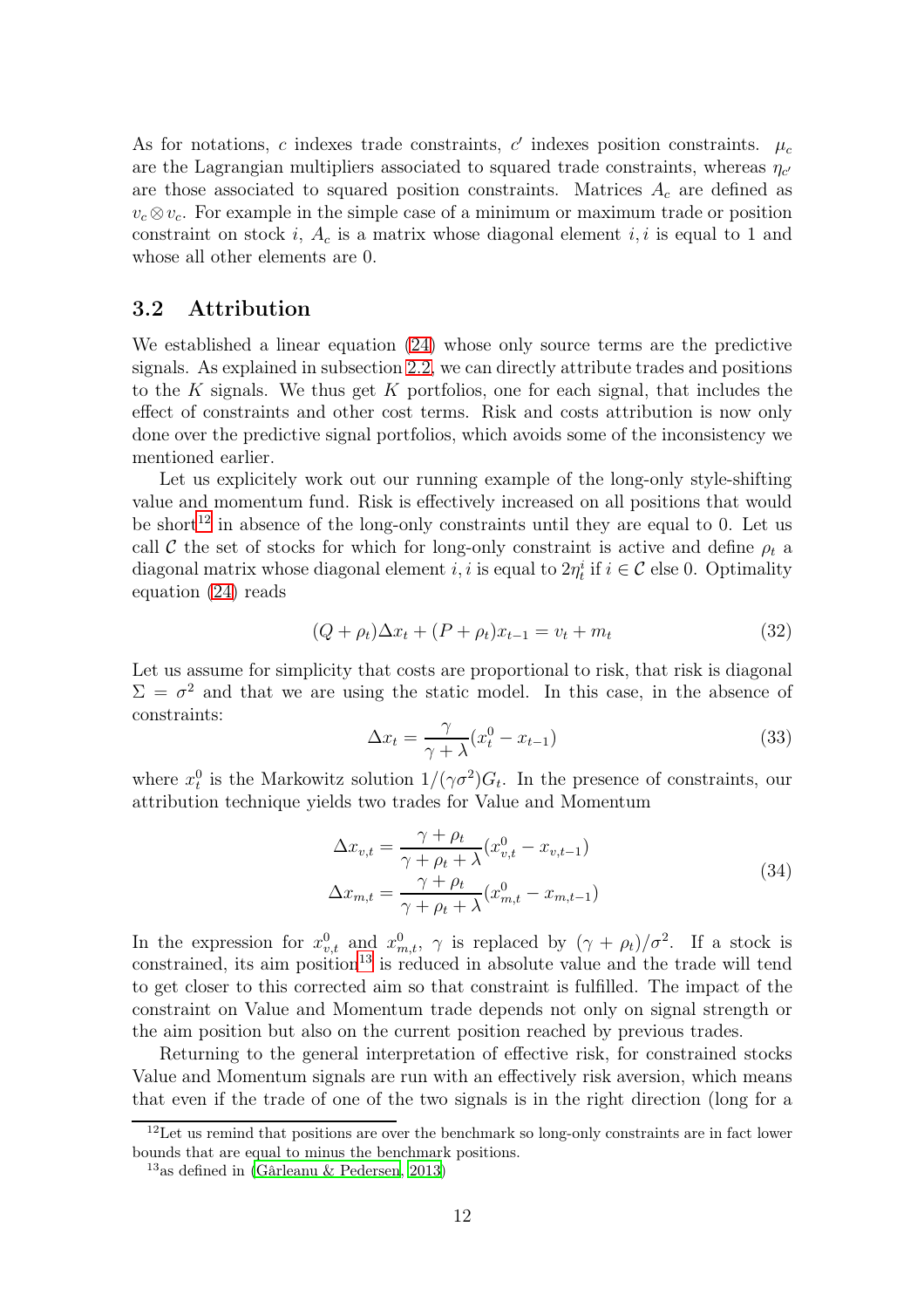minimum position constraint), it is affected by the constraints. This is in constrast to a more naive ad-hoc attribution that for example could consist in computing unconstrained trades and in cutting only the one going short. But that is exactly the difference between seeing constraints as a shift in predicted returns (shifted alpha is called implied alpha in the literature) and seeing constraints as a shrinkage of risk estimation.

This direct and exact signal-wise attribution allows us to track performance, risk and costs for each predictive signals. We are able to make decisions like signal weighting even in presence of strong constraints. We can also compute a transfert coefficient for each predictive signal and either drop signals whose coefficient is too low, meaning that constraints are too strong for them to deliver their performance in presence of other signals, or relieve some constraints to let signals "breathe" better. As an example a manager could adjust constraints so that a factor or style timing strategy really has a value-added or our manager running a value and momentum long-only fund could realize that constraints make the addition of, say, a growth strategy useless.

#### 3.3 How to compute effective costs and risk?

Let us come back to a more practical point of view. How can the Lagrangian multipliers of squared constraints, which we shall call attribution multipliers in constrast to the Lagrangian multipliers of original constraints, be computed?

Firstly let us note that we could in principle design an ad-hoc penalty-like optimisation algorithm that would work as follows:

- compute unconstrained optimal trades
- for all trades (resp. positions) that violate a constraint, add a penalty term  $\eta_c \Delta x_t A_c \Delta x_t$  (resp.  $\eta_c(x_{t-1} + \Delta x_t) A_c(x_{t-1} + \Delta x_t)$ )
- compute the corresponding optimal trades
- update  $\eta_c$  until constraints are fulfilled

Such a naive algorithm provides no convergence bound. As the original constrained problem is convex in most of the cases, it would a pity that we could not use the power of the numerous algorithms that exist to solve it. One of specific case where the ad-hoc algorithm would be interesting is the minimum trade size constraint, which is not convex. This could be handled by allowing  $\eta_c$  to be negative, that is to say to allow for negative effective costs. Indeed if a non zero trade is rounded up to the minimum trade size, this amounts to compute an unconstrained trade with smaller quadratic costs: hence negative costs have been added to the original quadratic costs. We shall not pursue this idea here and shall only consider convex constraints.

From this point, we shall assume that the constrained optimisation problem has been solved by an algorithm that provides both optimal trades and Lagrange multipliers  $\lambda^c$  of the original constraints. Lagrange multipliers encode the marginal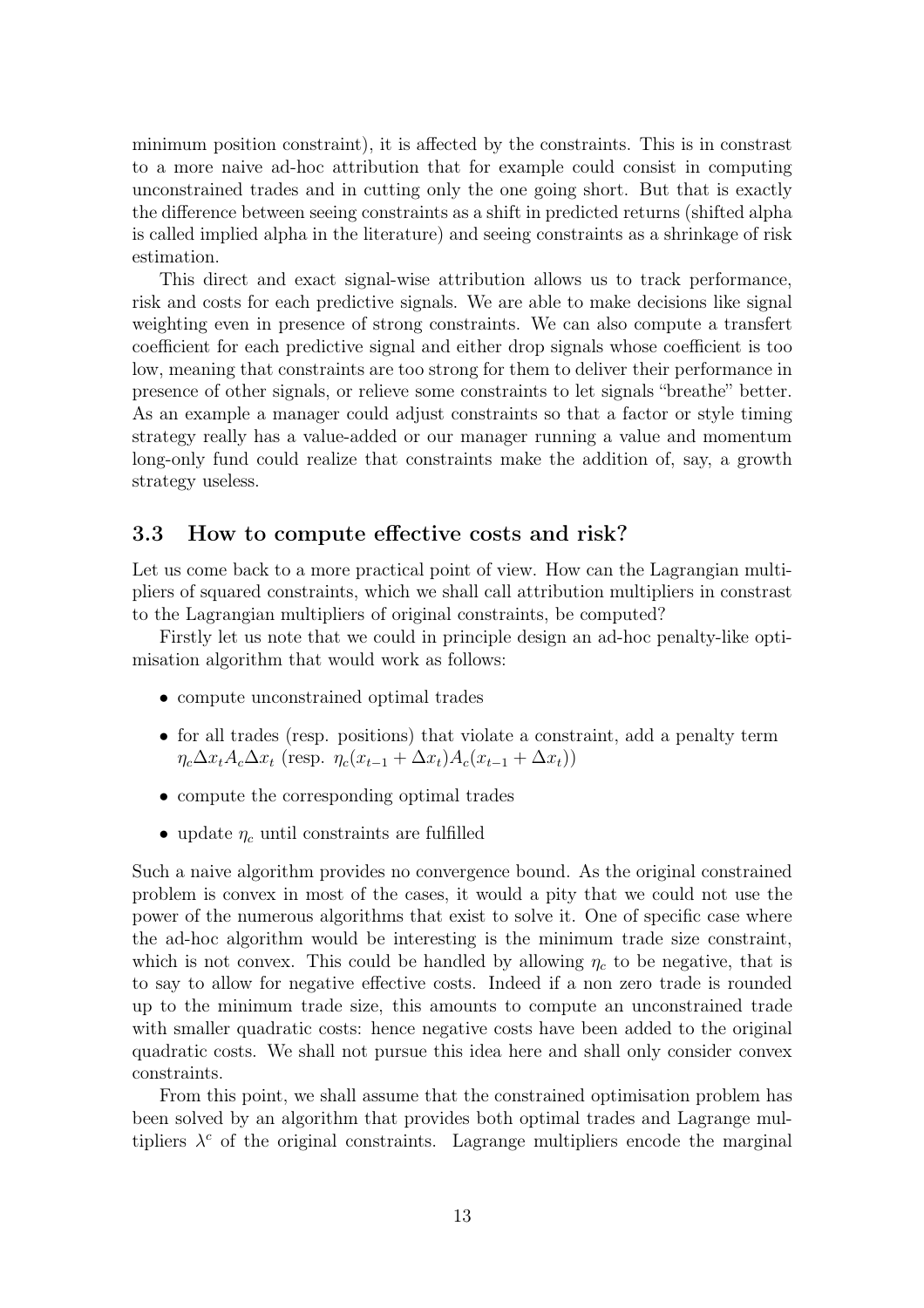variation of the objective function at the optimum for a marginal variation of constraint bound:

$$
\lambda^c = \epsilon \frac{\partial \mathcal{F}^{\star}}{\partial M_c} \tag{35}
$$

where  $\epsilon$  is a sign, equal to +1 if the constraint is an upper bound<sup>[14](#page-13-0)</sup> and equal to -1 if the constraint is a lower bound. For attribution multipliers, we have

$$
\eta^c = \frac{\partial \mathcal{F}^*}{\partial (M_c^2)}\tag{36}
$$

where sign is always  $+1$  as  $M_c^2$  is always an upper bound and we have the same  $\mathcal{F}^\star$  as it is an equivalent optimisation problem leading to the same solution. As  $\partial/\partial(M_c^2)$  =  $1/(2M_c)\partial/\partial M_c$ , we get the following relationship between both multipliers

<span id="page-13-1"></span>
$$
\eta^c = \epsilon \frac{1}{2M_c} \lambda^c \tag{37}
$$

It can be checked that under mild assumptions if constraints are correctly split into trade and position constraints,  $\eta_c$  is positive. Or we can pragmatically turn this around for non straightforward cases, choose to see the constraint as a trade (an effective cost) or a position (an effective risk) constraint so that the corresponding multiplier is positive. For this to be always possible, the constraint must reduce either the trade or the position, which is the case for all trade and position constraints whose admissible space contains 0. The relationship [\(37\)](#page-13-1) can also be understood in a way reminiscient of what is done in [\(Jagannathan & Ma](#page-22-13),  $2003$ )<sup>[15](#page-13-2)</sup>: we introduce in the original optimality conditions an explicit dependance on trade for a trade constraint (and similarly for a position cosntraint) by using the following substitution:

$$
1 = \frac{2v \cdot \Delta x_t}{2M_c} \tag{38}
$$

which is true whenever the constraint is saturated. For example the  $\lambda_c v_c$  term that would appear in the original optimality equation for an upper bound constraint on trade can be turned into  $2\eta^c v \otimes v \Delta x_t$ . If the constraint is saturated the previous equation holds, otherwise  $\lambda^c$  and  $\eta^c$  are zero.

From the solution provided by the algorithm that we assumed to provide Lagrangian multipliers, it is straightforward to compute attribution multipliers, to build the optimality equation [\(24\)](#page-9-1) and to perform the signal-wise attribution.

The relationship [\(37\)](#page-13-1) highlights a corner case that we overlooked. How to deal with the case when the bound is zero?  $\eta_c$  is infinite in this case. But this is not a problem, neither from a mathematical point of view nor from an interpretation point of view. Let us start with the latter. If a constraint that sets a trade to 0 is active, it indeed corresponds to infinite quadratic costs. Similarly to force a position to 0, quadratic risk must be infinite (or risk aversion must be infinite). From the

<span id="page-13-0"></span><sup>&</sup>lt;sup>14</sup>The given signs correspond to a maximisation problem.

<span id="page-13-2"></span><sup>&</sup>lt;sup>15</sup>which could roughly be summarized as using the constraint  $1 \cdot x = 1$  to introduce a dependence on  $x$  in the optimality equation, such dependence being interpretated as coming from an effective quadratic risk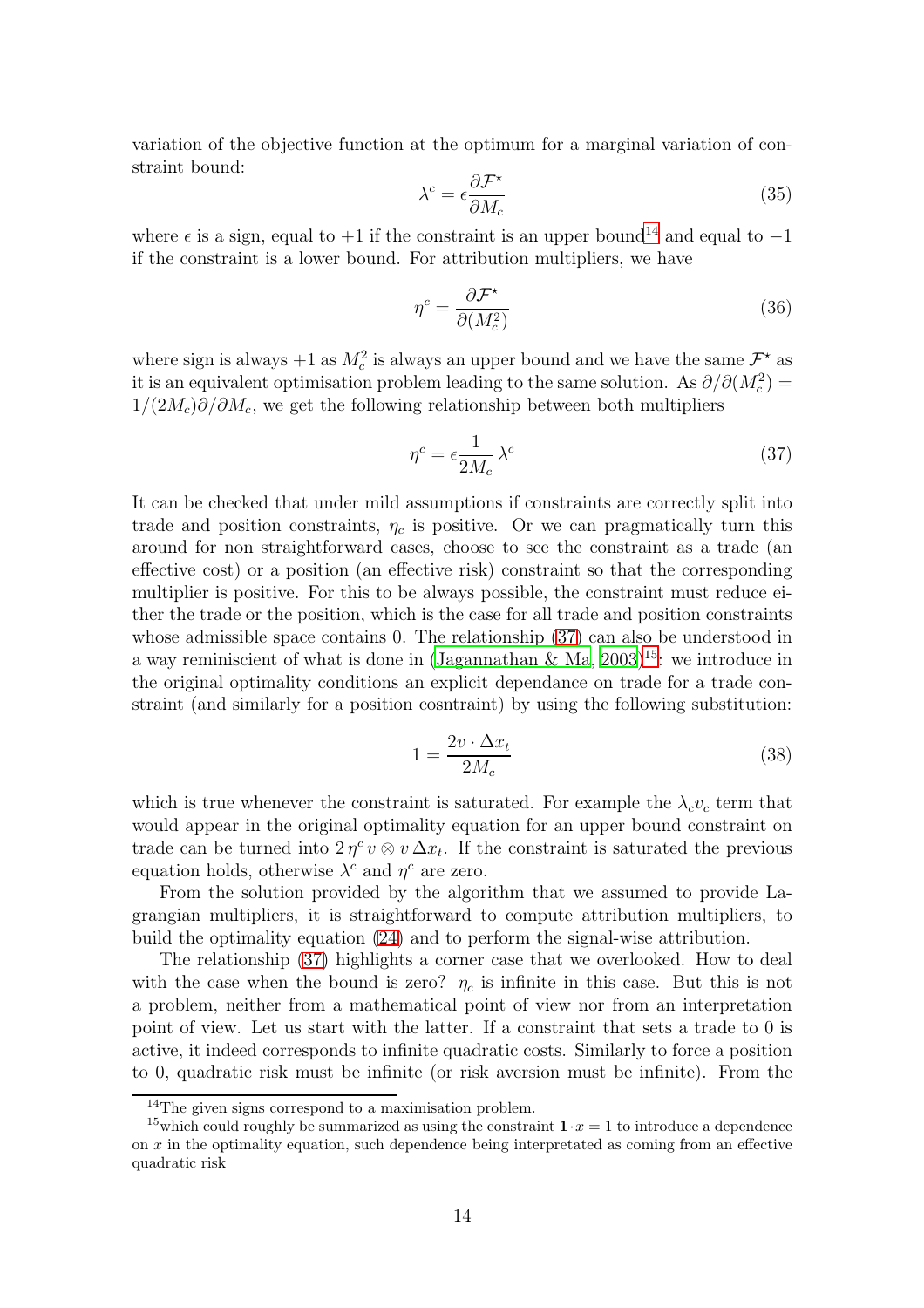mathematical point of view, we shall show that the limit is perfectly regular. This means that we should consider  $\eta_c$  as elements of a projective space and find a way to deal with infinite values in the optimality equation  $(24)^{16}$  $(24)^{16}$  $(24)^{16}$ .

Now let us turn to the interpretation. Without loss of generality, let us consider only one trade constraint:  $v \cdot \Delta \pi \leq M$ . Optimality equation for signal-wise attribution [\(24\)](#page-9-1) reads

$$
(Q + 2\eta v \otimes v)\Delta x_t = G_t - Px_{t-1}
$$
\n(39)

Sherman-Morrison formula for the inverse of a rank-1 update of an invertible matrix leads to:

$$
\Delta x_t = \left( Q^{-1} - \frac{2\eta Q^{-1} v \otimes v Q^{-1}}{1 + 2\eta v Q^{-1} v} \right) (G_t - Px_{t-1})
$$
\n(40)

Defining  $\alpha$  as

$$
\alpha = \frac{2\eta v Q^{-1} v}{1 + 2\eta v Q^{-1} v} \tag{41}
$$

the result can be written as

$$
\Delta x_t = (1 - \alpha)Q^{-1}(G_t - Px_{t-1}) + \alpha \left(Q^{-1} - \frac{Q^{-1}v \otimes vQ^{-1}}{vQ^{-1}v}\right)(G_t - Px_{t-1}) \quad (42)
$$

This result yields a geometrical interpretation of the effect of the squared constraint. The trade is a weighted sum of the unconstrained trade and of the result of the projection of the unconstrained trade over the subspace orthogonal to  $v$  along the direction  $Q^{-1}v$ , which takes into account risk and costs (this is not an orthogonal projection). As the bound M goes to 0 and  $\eta \to \infty$ , we see that the weight  $\alpha$  of the projected trades goes to 1 whereas that of the uncontrained trades goes to 0. The limit is well defined and is easily interpreted as simply being the projection on the subspace orthogonal to v, which is consistent with the constraint:  $v \cdot \Delta x = 0$ . In this limit we could have directly guessed that the result should be a projection, but the direction along which to do the projection is not trivial.

For a position constraint, a similar computation can be done. The optimality equation reads

$$
(Q + 2\eta v \otimes v)\Delta x_t = G_t - (P + 2\eta v \otimes v)x_{t-1}
$$
\n(43)

and the solution can be written as

$$
\Delta x_t = (1 - \alpha)Q^{-1}(G_t - Px_{t-1}) + \alpha \left(Q^{-1} - \frac{Q^{-1}v \otimes vQ^{-1}}{vQ^{-1}v}\right)(G_t - Px_{t-1})
$$
  
 
$$
- \alpha \frac{Q^{-1}v \otimes v}{vQ^{-1}v}x_{t-1}
$$
 (44)

The trade is a weighted sum of three terms. The first two are the same as for the trade constraint: unconstrained and projected unconstrained trade. The third one is the trade that should be done to project initial position  $x_{t-1}$  on the subspace orthogonal to v along direction  $Q^{-1}v$ . Once again, this is consistent with the constraint  $v \cdot (x_{t-1} + \Delta x_t) = 0$  in the limit where the bound goes to  $0 \ (\alpha \to 1)$ .

<span id="page-14-0"></span><sup>&</sup>lt;sup>16</sup>One way to do this is to set the corresponding  $\eta_c$  to a moderately large value so that they are large in front of the others  $\eta_c$  while avoiding the linear system to become ill-conditioned. Another more complicated way would be to deal explicitely with those constraints that are equality constraints.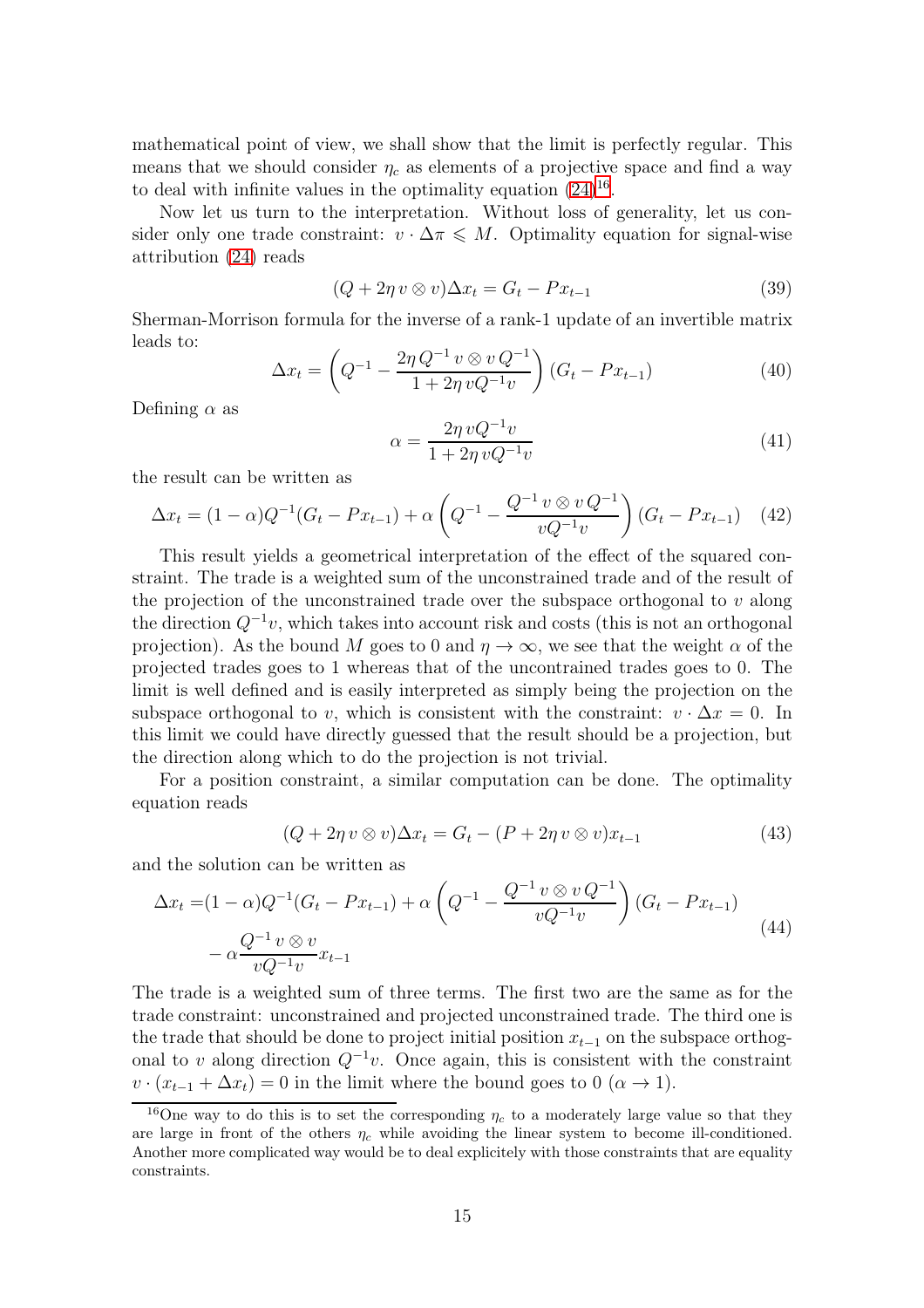### 3.4 Interpretation of  $L^1$  constraints

In this subsection, we shall give a detailed account of the treatment of  $L^1$  constraints or terms (spread costs / turnover constraint, financing cost / leverage constraint) and shall give an interpretation of the effect of such constraints on the predictive signals.

Let us begin with  $L^1$  trade terms. As explained in subsection [2.3,](#page-6-1) the term  $-\lambda_0 \sum_i |\Delta x_i^i|$  in the objective function is turned into linear term and constraints by introducing auxiliary variables  $s_i$  (see [\(20\)](#page-8-0))

$$
-\lambda_0 \sum_i s_i \quad \text{with constraints} \quad -s_i \leqslant \Delta x^i \leqslant s_i \tag{45}
$$

where we dropped time indices. The squared constraints add the following term

$$
-\eta_i \left[ (\Delta x^i)^2 - s_i^2 \right] \tag{46}
$$

in the augmented objective function whose critical point is the optimum of the constrained problem. This critical point is given for  $\Delta x^i$  by the optimality equation  $(24)$  and for auxiliary variable  $s_i$  by

<span id="page-15-0"></span>
$$
-\lambda_0 + 2\eta_i s_i = 0\tag{47}
$$

This is the same relation [\(37\)](#page-13-1) for  $\eta$  as for other constraints: bound  $M_c$  is replaced by bound  $s_i$ .

$$
\eta_i = \frac{1}{2s_i} \lambda_0 \tag{48}
$$

This relation holds, be  $\lambda_0$  a fixed spread cost or the Lagrangian multiplier of a turnover constraint. As  $s_i = |\Delta x_i|$ , it is as easy to compute  $\eta_i$  from the solution given by a solver as for the other constraints. If the trade is zero,  $\eta_i \to \infty$ , spread costs acts as infinite effective quadratic costs.

As spread costs can be seen as a threshold that the total predictive signal G must overcome, one could wonder how this thresholding behaviour appears with effective quadratic costs. For simplicity, we shall only consider one stock in the static model. The optimisation problem reads

$$
\max_{\Delta x_t} \Delta x_t G_t - \gamma \sigma^2 \Delta x_t x_{t-1} - \frac{1}{2} \lambda \Delta x_t^2 - \lambda_0 |\Delta x_t| - \frac{1}{2} \gamma \sigma^2 \Delta x_t^2 \tag{49}
$$

Being sloppy with the non-differentiability of the absolute value function, the optimality equation can be written as

$$
(\gamma \sigma^2 + \lambda) \Delta x_t = G_t - \gamma \sigma^2 x_{t-1} - \lambda_0 \operatorname{sgn}(\Delta x_t)
$$
 (50)

This equation has a non zero solution only if

$$
\left|\frac{G_t}{\gamma \sigma^2} - x_{t-1}\right| > \frac{\lambda_0}{\gamma \sigma^2} \tag{51}
$$

which reminds why spread costs can be thought of as a threshold on the predictive signals (see [De Lataillade et al., 2012,](#page-23-5) for example). The sum of the signals must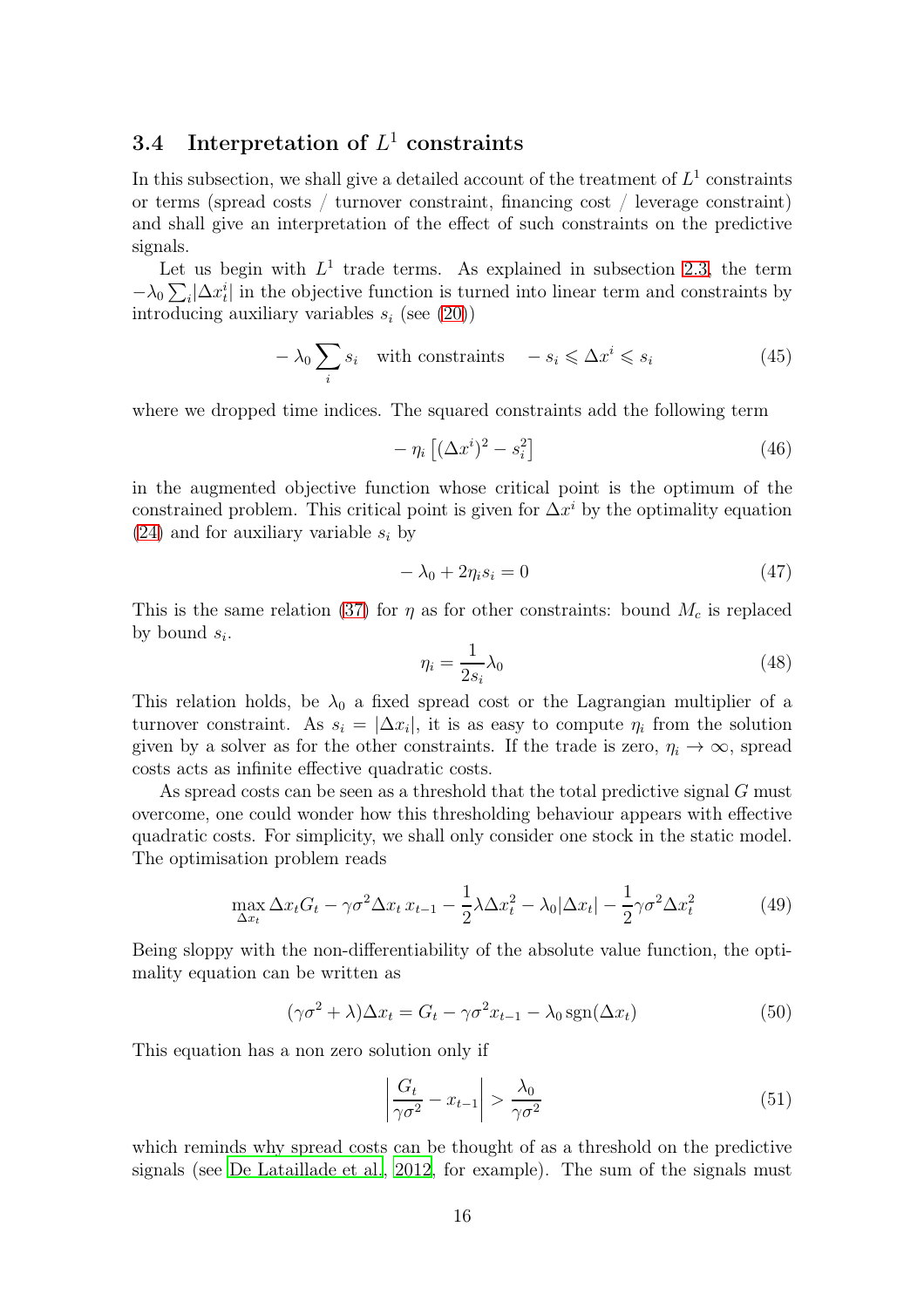be large enough for the trade towards Markowitz position to be larger than a size given by the right-hand side of the last equation.

Let us see how this thresholding behaviour appears when spread costs are expressed in terms of effective quadratic costs. The optimal trade verifies the following equation:

$$
(\gamma \sigma^2 + \lambda + 2\eta_t)\Delta x_t = G_t - \gamma \sigma^2 x_{t-1}
$$
\n(52)

If optimal trade is not zero, the constraint  $-s \leq \Delta x \leq s$  is saturated:

$$
\frac{|\Delta x|}{s} = 1\tag{53}
$$

From [\(47\)](#page-15-0),  $s = \lambda_0/(2\eta)$  and the ratio can be written

$$
\frac{|\Delta x|}{s} = \frac{2\eta}{\gamma \sigma^2 + \lambda + 2\eta} \frac{|G_t - \gamma \sigma^2 x_{t-1}|}{\lambda_0} \tag{54}
$$

As a function of  $\eta$ , the ratio increases from 0 when  $\eta = 0$  to  $|G_t - \gamma \sigma^2 x_{t-1}|/\lambda_0$  when  $\eta \to \infty$ . The ratio can cross 1 for a finite  $\eta$  if and only if  $|G_t - \gamma \sigma^2 x_{t-1}|/\lambda_0 > 1$ , which is the threshold condition shown earlier.

To summarize, if the threshold is reached, there exist finite effective quadratic costs that account for the spread costs. Otherwise, effective quadratic costs are infinite and optimal trade is 0.

A similar analysis can be done for a  $L^1$  position term. We remind the constraint on position

$$
-u_t^i \leqslant x_{t-1}^i + \Delta x_t^i \leqslant u_t^i \tag{55}
$$

Equation [\(47\)](#page-15-0) is replaced by

$$
-\lambda_l + 2\eta_i u_i = 0 \tag{56}
$$

In the one-stock static model case, the equation verified by the optimal trade is

$$
(\gamma \sigma^2 + \lambda + 2\eta_t)\Delta x_t = G_t - (\gamma \sigma^2 + 2\eta_t)x_{t-1}
$$
\n(57)

As before, we compute the ratio that is equal to 1 when the constraint is saturated:

$$
\frac{|x_{t-1} + \Delta x_t|}{u_t} = \frac{2\eta_t}{\gamma \sigma^2 + \lambda + 2\eta_t} \frac{|G_t + \lambda x_{t-1}|}{\lambda_l}
$$
(58)

For next-step position  $x_t$  to be non zero, we must have

$$
|G_t + \lambda x_{t-1}| > \lambda_l \tag{59}
$$

We remain in position if twice the cost incurred if we cut the position plus the expected returns is greater than the cost to finance the current position. This can be seen by multiplying both sides by  $|x_{t-1}|$ :

$$
|G_t x_{t-1} + \lambda x_{t-1}^2| > \lambda_l |x_{t-1}|
$$
\n(60)

In the case where  $G_t = 0$ , if it is cheaper to cut the position then buy it back than to finance it overnight, the optimiser should cut it so that other positions can be taken and financed. The predictive signals modulate the comparison by cutting the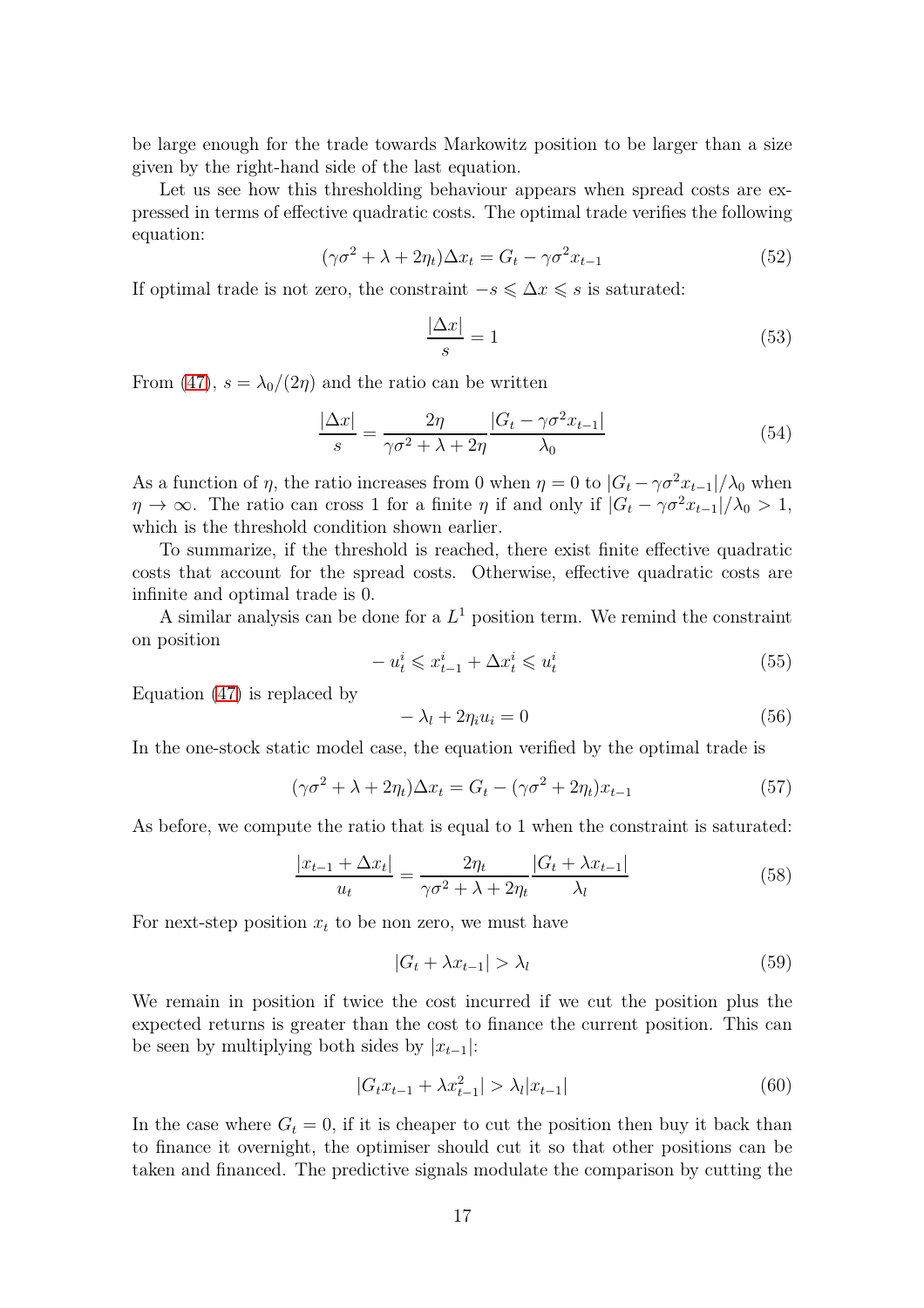position sooner if the prediction is in the opposite direction from the position or by maintaining the position despite financing costs if the position is expected to earn enough.

When we perform signal-wise attribution of these  $L<sup>1</sup>$  terms, we see that signalwise trades (resp. positions) are non zero only if the total trade (resp. position) is also non zero. If the sum of the signals does not reach the treshold, no signal gets a trade nor maintain a position. This suggest to interpret these terms / constraints as voting systems. If no "agreement" is reached between signals, nothing is done.

This attribution along with its interpretation can be profitably used in trading systems where predictive signals are relatively small in front of high spread  $costs<sup>17</sup>$  $costs<sup>17</sup>$  $costs<sup>17</sup>$ or in trading system running under tight leverage constraints<sup>[18](#page-17-1)</sup>.

### 4 Conclusion

We described a new method that allows to straightforwardly and exactly attribute the effect of constraints to predictive signal portfolios. In all the cases where a distinct portfolio for a constraint or a cost term leads to an awkward interpretation, this attribution allows to cleanly identify the impact of constraints on the signal. From such an attribution a manager can make decisions based on the perturbed signal performance for example, or a transfert coefficient can be computed for each signal to assess their implementation in presence of the other signals. We get the closest equivalent of what we would get if we suboptimally optimised a separate portfolio for each signal under a set of constraints which for each signal would attempt at mimicking the effect of the global constraints. Here, we get the same thing while being optimal, correctly taking into the constraints and having a perfect split between signals.

Furthermore, as this attribution is totally compatible with the Grinold  $\&$  Easton [\(1998](#page-21-10)) attribution, we could imagine getting the best of both worlds. For example, let us imagine a trading system where spread costs are high and we have maximum position size constraints that act as safeguards and are thus expected to play little role. It would make sense to see spread costs as effective quadratic costs so that we could attribute them to each signals while identifying a separate portfolio for the constraints in order to monitor their impact and their effectiveness as a whole.

Taking a step back from attribution and considering only the equivalence between constraints and effective risk and costs, the explicit relationship we showed between what we called attribution multipliers and the original Lagrange multipliers generalizes the equivalence between bounds and shrinkage as noted by [\(Jagannathan & Ma,](#page-22-13) [2003;](#page-22-13) [Roncalli](#page-22-14), [2011](#page-22-14)) and let us think of the recent results regarding factor-alignement problems [\(Lee & Stefek](#page-23-0), [2008;](#page-23-0) [Bender, Lee & Stefek](#page-23-1), [2009;](#page-23-1) [Saxena & Stubbs, 2010,](#page-23-2) [2013;](#page-23-3) [Ceria Saxena & Stubbs](#page-23-4), [2012\)](#page-23-4) as setting up an explicit constraint on an additional factor dependent on the optimal portfolio, which may be easier to handle and more intuitive to understand for a manager than to augment the quadratic risk matrix with the factor projection whose weight is not straightforward to calibrate.

<span id="page-17-0"></span> $17$ <sub>or</sub> costs induced by taxes such as stamp duties or financial transaction taxes

<span id="page-17-1"></span><sup>&</sup>lt;sup>18</sup>including funds like  $130/30$  which can be seen as funds with a leverage of 2.6 and a net exposure of 100%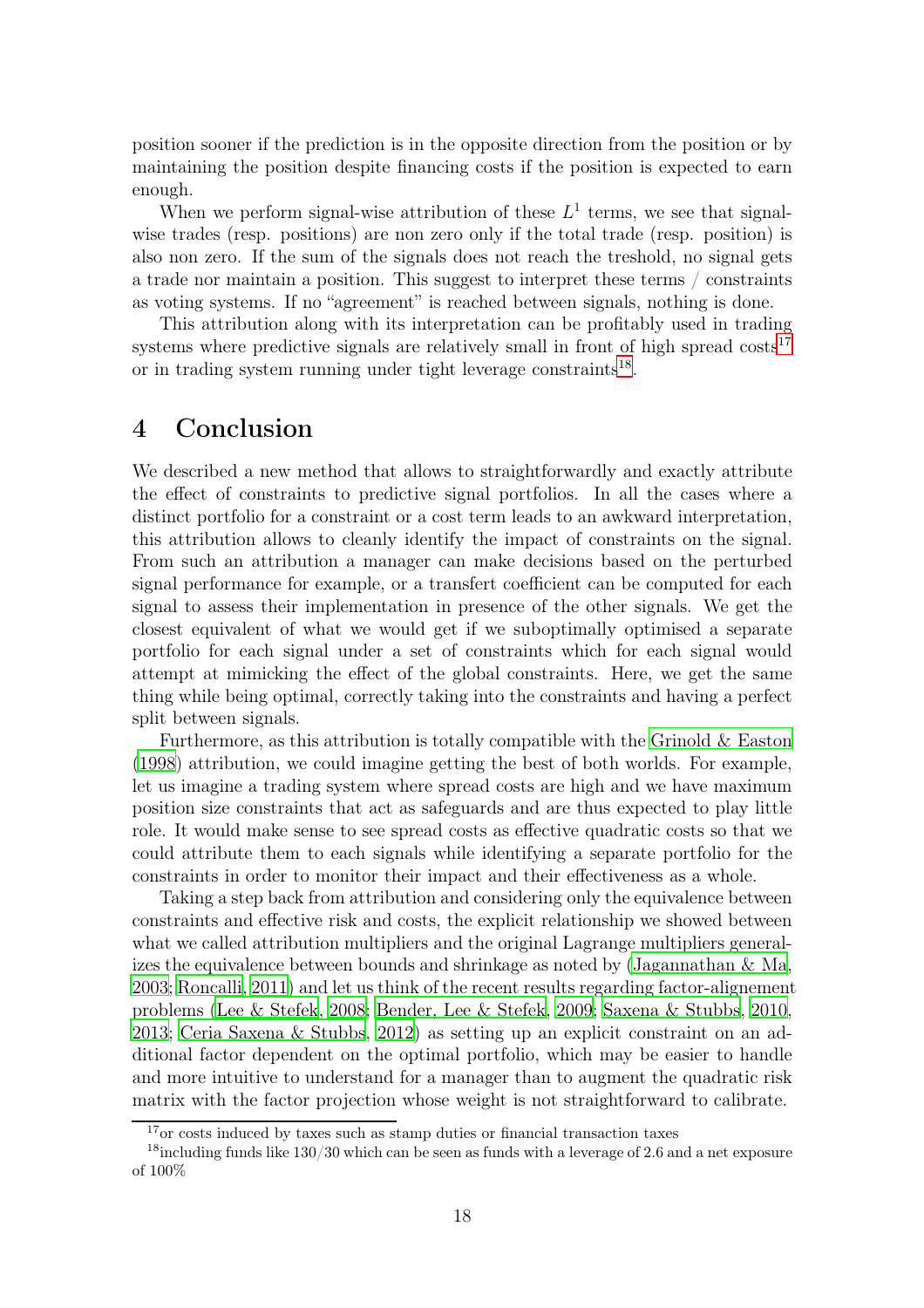This method can also be seen as a generalisation of the idea of custom risk model<sup>[19](#page-18-0)</sup>. We not only found the natural custom dynamic risk factor associated with constraints, but also effective quadratic costs for constraints or terms in the objective function that are naturally expressed as such, which address some of the concerns expressed in [\(Ceria Saxena & Stubbs](#page-23-4), [2012\)](#page-23-4) regarding the difficulty of finding the correct custom risk factor for a long-only constraint for example. As can be seen from our method, such a factor would indeed vary a lot in time, because at each time step different stocks would be constrained. But it is now possible to compute it explicitely and to try adding an estimate of it in the quadratic risk model at the next-step portfolio optimisation. As we focused here on attribution, we shall not continue in this direction and leave it for future works.

Notwithstanding potential applications in the aforementioned subjects, we would like the reader to consider this signal-wise attribution as an additional item in the toolbox of performance analysis, which yields results that are easy to understand, especially in some cases where other attributions do not and whose interpretation shed complementary light on how the constraints affect the portfolio and its drivers, the predictive signals.

### Acknowledgments

We would like to thank Jean-Philippe Bouchaud, Laurent Laloux and Charles-Albert Lehalle for their comments and fruitful discussions.

<span id="page-18-0"></span><sup>19</sup>Note though that the technique called custom risk model also includes a calibration part that is out of the scope of our technique.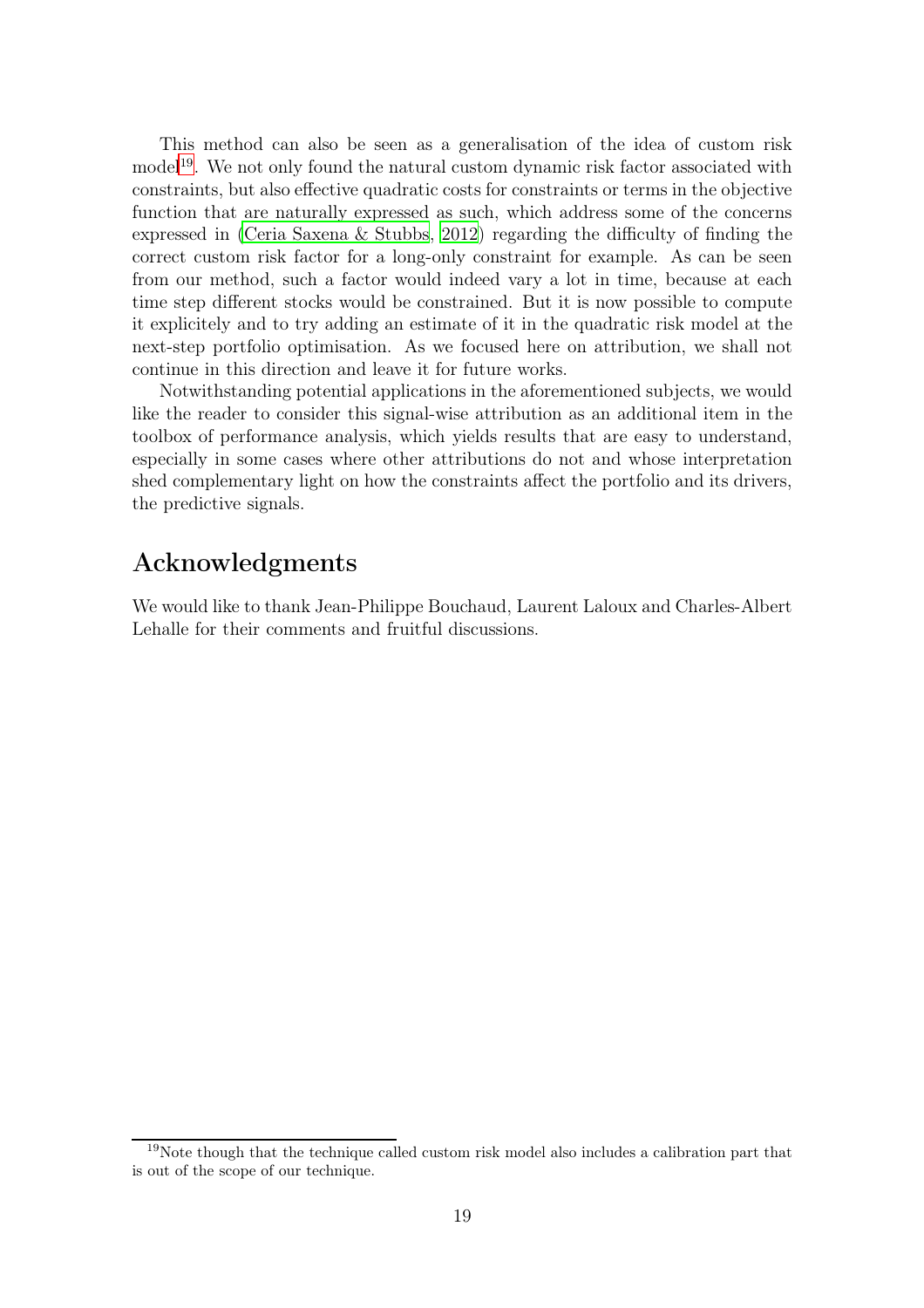### A Power-3/2 cost terms

Power-3/2 cost term can be treated in a similar way as spread costs. For simplicity we shall consider a one-stock static model, but this could be generalised. The convex optimisation problem

$$
\max_{\Delta x_t} \Delta x_t G_t - \lambda_{1/2} |\Delta x_t|^{3/2} - \frac{1}{2} \gamma \sigma^2 x_t^2 \tag{61}
$$

can be turned into the following equivalent problem, introducting an auxiliary variable s and removing terms independent from  $\Delta x_i$ :

$$
\max_{\Delta x_t, s_t} \Delta x_t G_t - \lambda_{1/2} s_t - \gamma \sigma^2 \Delta x_t x_{t-1} - \frac{1}{2} \gamma \sigma^2 \Delta x_t^2
$$
\n
$$
|\Delta x_t|^{3/2} \leqslant s_t
$$
\n(62)

Note that the constraint is convex as it is the epigraph of a convex function. The constraint is equivalent to the following one

$$
|\Delta x_t| \leqslant s_t^{2/3} \tag{63}
$$

This constraint can be squared and the corresponding augmented objective function is:

$$
\mathcal{F}(\Delta x_t, s_t) = \Delta x_t (G_t - \gamma \sigma^2 x_{t-1}) - \frac{1}{2} \gamma \sigma^2 \Delta x_t^2 - \lambda_{1/2} s_t - \eta \left( \Delta x_t^2 - s_t^{4/3} \right) \tag{64}
$$

Optimality conditions corresponds to the critical points of this augmented function:

$$
(\gamma \sigma^2 + 2\eta)\Delta x_t = G_t - \gamma \sigma^2 x_{t-1}
$$
\n(65)

<span id="page-19-0"></span>
$$
\frac{4}{3}\eta s_t^{1/3} = \lambda_{1/2} \tag{66}
$$

Note that equation [\(65\)](#page-19-0) is familiar as it is the same equation as for quadratic costs. In this case there are only effective quadratic costs as the original quadratic cost term has been replaced by a power-3/2 cost term. We compute the ratio that is equal to 1 when the constraint is saturated:

$$
\frac{|\Delta x_t|}{s_t^{2/3}} = \frac{16}{9} \frac{\eta^2}{\gamma \sigma^2 + 2\eta} \frac{|G_t - \gamma \sigma^2 x_{t-1}|}{\lambda_{1/2}}
$$
(67)

In this case, the ratio increases from 0 when  $\eta = 0$  to  $+\infty$  when  $\eta \to \infty$  so it always reaches 1. Indeed with these costs there is no threshold effect. It is now straightforward to attribute the total trade to each signal, as explained in the main text.

Note that it is perfectly possible to mix spread costs and power-3/2 costs. This is left as an exercise for the reader.

Last but not least, this method can be generalised to other cost functions  $f(\Delta x_t)$ as long as they are convex (for a solution to be found easily by a specialised algorithm) and provided that their reciprocal function is easy to compute, as it is used to get the constraint involving the auxiliary variable  $s_t$  under the form

$$
|\Delta x_t| \leqslant f^{-1}(s_t) \tag{68}
$$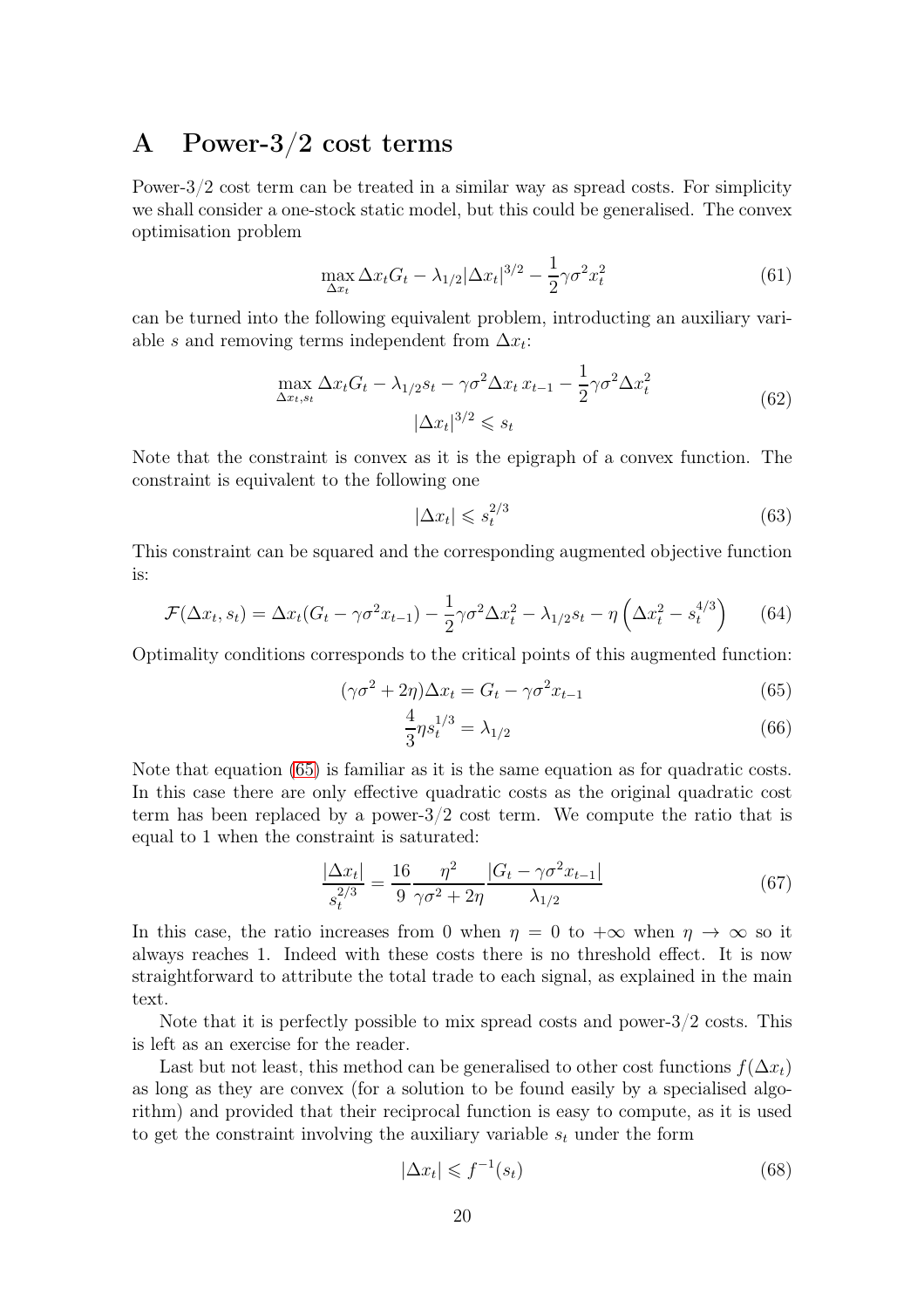where  $f^{-1} \circ f = id$ . We shall not pursue this further as a few alternatives to power-3/2 cost term exist (but see [Bouchaud, Farmer & Lillo \(2008](#page-23-6)) for an exemple where  $f(x) = x \log x$ .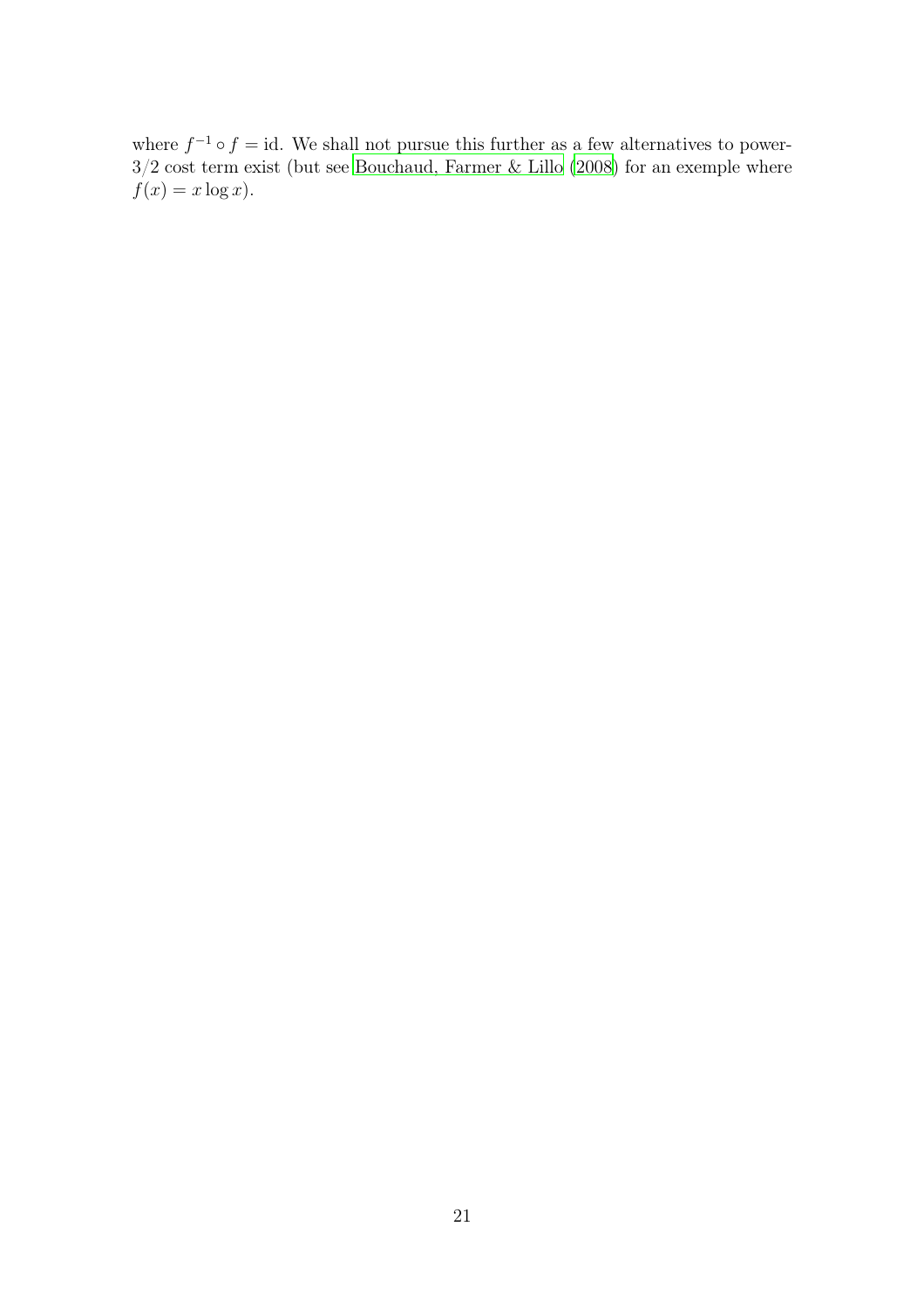## References

<span id="page-21-0"></span>Sharpe W., "Mutual Fund Performance", *Journal of Business*, 39(1):119–138, 1966

- <span id="page-21-1"></span>Jensen M., "The Performance of Mutual Funds in the Period 1945-1964", *Journal of Finance*, 23(2):389–416, 1968
- <span id="page-21-2"></span>Grinold R, Kahn R., "Active Portfolio Management", chapter 17 "Performance Analysis", McGraw-Hill 1999 second edition
- <span id="page-21-3"></span>Fama E., French K., "Common Risk Factors in the Returns of Stocks and Bonds", *Journal of Financial Economics*, 33(1):3–56, 1993
- <span id="page-21-4"></span>Brinson G., Hood R., Beebower G., "Determinants of Portfolio Performance", *Financial Analysts Journal*, 42(4):19–44, Jul.–Aug. 1986
- <span id="page-21-5"></span>Brinson G., Singer B., Beebower G., "Determinants of Portfolio Performance II: An Update" *Financial Analysts Journal*, 47(3):40–48, May–Jun. 1991
- <span id="page-21-6"></span>Morningstar, "Equity Performance Attribution Methodology", May 31, 2011 (Methodology paper, available on Morningstar's corporate web site)
- <span id="page-21-7"></span>Morningstar, "Total Portfolio Performance Attribution Methodology", May 31, 2013 (Methodology paper, available on Morningstar's corporate web site)
- <span id="page-21-8"></span>Grinold R., "Attribution, Modeling asset characteristics as portfolios", *The Journal of Portfolio Management*, 32(2):9–22, Winter 2006
- <span id="page-21-9"></span>Lu Y., Kane D., "Performance Attribution for Equity Portfolios" *R Journal*, 5(2) 2013
- <span id="page-21-10"></span>Grinold R., Easton K., "Attribution of performance and holdings", *Worldwide Asset and Liability Modeling*, edited by W. Ziemba and J. Mulvey (Cambridge University Press 1998), pp. 87–113
- <span id="page-21-15"></span>Boyd S., Vandenberghe L., "Convex optimization", Cambridge University Press, March 2004 (available online at <https://www.stanford.edu/~boyd/cvxbook/>)
- <span id="page-21-16"></span>Asness C., Moskowitz T., Pedersen L., "Value and momentum everywhere.", *The Journal of Finance* 68(3): 929-985, 2013
- <span id="page-21-11"></span>Grinold R., "Implementation efficiency", *Financial Analysts Journal*, 61:52–64, 2005
- <span id="page-21-12"></span>Scherer B., Xu X., "The Impact of Constraints on Value-Added", *The Journal of Portfolio Management*, 33(4):45–54, Summer 2007
- <span id="page-21-14"></span>Bender J., Lee J.-H., Stefek D., "Decomposing the Impact of Portfolio Constraints", Technical report, *MSCI Barra Research Insights*, August 2009
- <span id="page-21-13"></span>Stubbs R., Vandenbussche D., "Constraint attribution", *The Journal of Portfolio Management*, 36(4):48–59, Summer 2010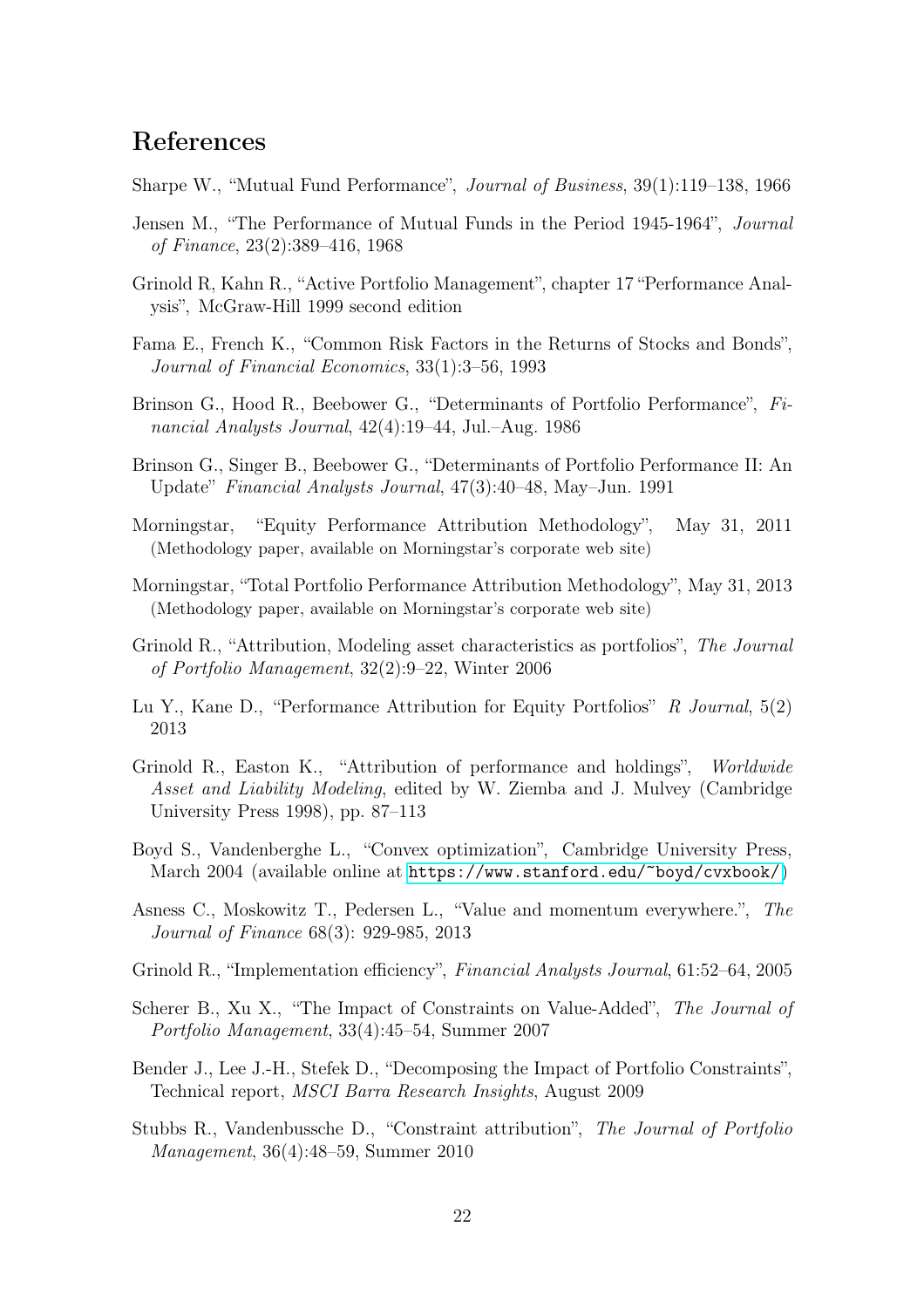- <span id="page-22-0"></span>Gârleanu N., Pedersen L., "Dynamic Trading with Predictable Returns and Transaction Costs", *The Journal of Finance*, 68(6):2309–2340, December 2013
- <span id="page-22-1"></span>Almgren R., Thum C., Hauptmann E., Li H., "Direct estimation of equity market impact", *Risk* 18:5762, 2005
- <span id="page-22-2"></span>Engle R., Ferstenberg R., Russell J., "Measuring and Modeling Execution Cost and Risk", Working paper, 2006
- <span id="page-22-3"></span>Abdobal X., "Transaction Cost Estimation", Lehman Brothers commercial document, 2006
- Ferraris A., "Market Impact Models", Deutsche Bank internal document, 2007
- <span id="page-22-4"></span>Kissel R., Malamut R., "Algorithmic Decision Making Framework", J.P. Morgan internal document, 2005
- <span id="page-22-5"></span>Moro E., Vicente J., Moyano L., Gerig A., Farmer J., Vaglica G., Lillo F., Mantegna R., "Market impact and trading profile of hidden orders in stock markets", *Physical Review E* 80(6):066102, 2009
- <span id="page-22-6"></span>Toth B., Lemperiere Y., Deremble C., De Lataillade J., Kockelkoren J., Bouchaud J.- P., "Anomalous price impact and the critical nature of liquidity in financial markets", *Physical Review X* 1(2):021006, 2011
- <span id="page-22-7"></span>Litterman R., "Hot Spots and Hedges", *The Journal of Portfolio Management*, 23:52–75, December 1996
- <span id="page-22-8"></span>Bruder B., Roncalli T, "Managing Risk Exposures Using the Risk Budgeting Approach", Working paper, January 20, 2012
- <span id="page-22-9"></span>Sznaier M., Damborg M., "Suboptimal control of linear systems with state and control inequality constraints", *Proc. 26th Conf. Decision and Control* pp. 761– 762, 1987
- <span id="page-22-10"></span>Skaf J., Boyd S., "Multi-period portfolio optimization with constraints and transaction costs", Working paper, Stanford University, 2008
- <span id="page-22-11"></span>Bemporad A., Morari M., Dua V., Pistikopoulos E., "The explicit linear quadratic regulator for constrained systems", *Automatica*, 38(1):3–20, 2002
- <span id="page-22-12"></span>Lobo M., Fazel M., Boyd S., "Portfolio optimization with linear and fixed transaction costs", *Annals of Operations Research* 152(1):341–365, 2007
- <span id="page-22-13"></span>Jagannathan J., Ma T., "Reduction in Large Portfolios: Why Imposing the Wrong Constraints Helps", *Journal of Finance* 58(4):1651–1683, 2003
- <span id="page-22-14"></span>Roncalli T, "Understanding the Impact of Weights Constraints in Portfolio Theory", Working paper, January 2011 (available at <http://www.thierry-roncalli.com/>)
- <span id="page-22-15"></span>De Boer S., "Factor attribution that adds up", *Journal of Asset Management* 13(6):373–383, 2012